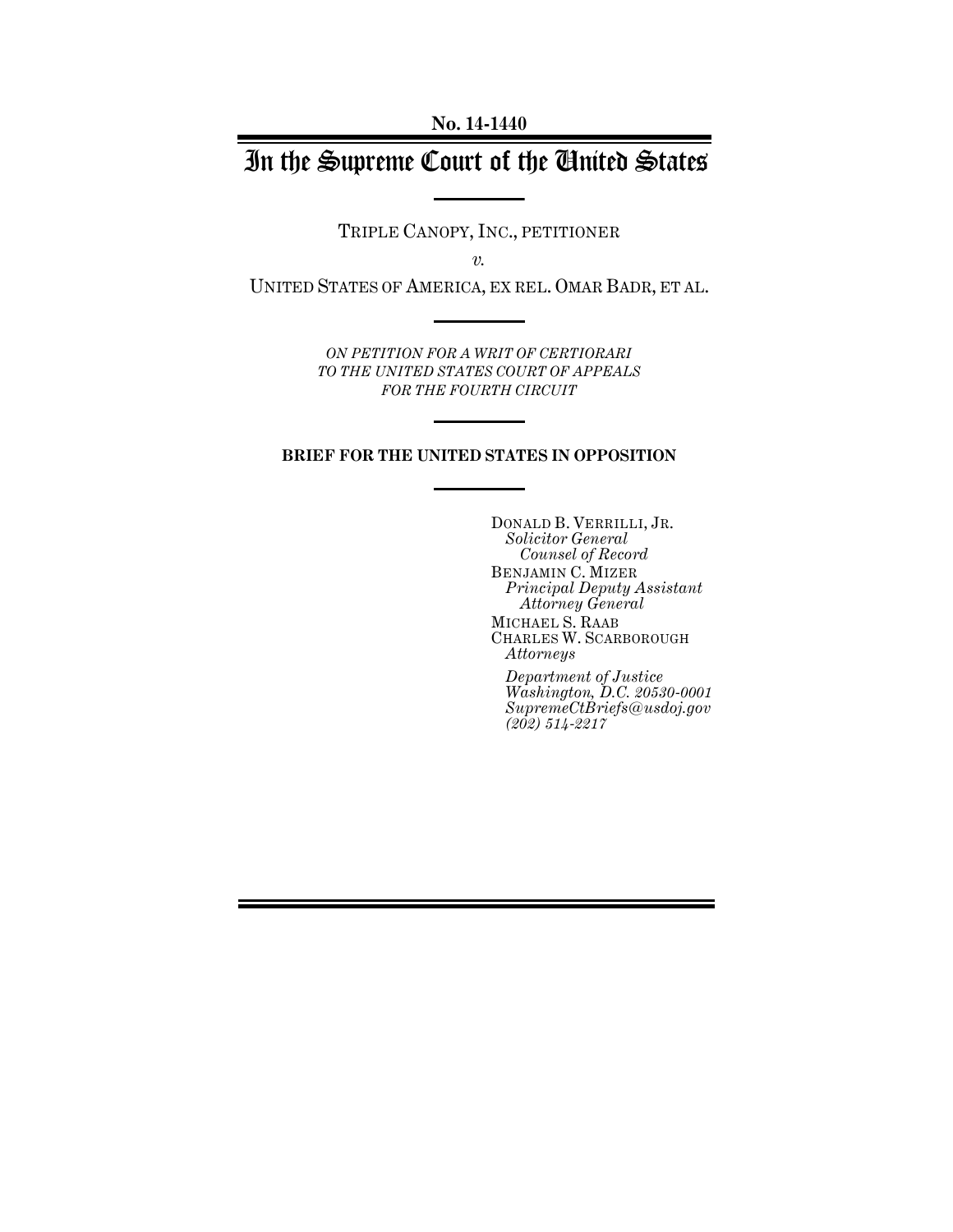### **QUESTIONS PRESENTED**

The United States hired petitioner to provide security services for a military base in Iraq under a contract that required all guards to pass a basic marksmanship test. Petitioner knowingly billed the government for guards who had failed the test, and petitioner falsified training records to conceal those failures. The questions presented are as follows:

1. Whether petitioner knowingly presented a "false or fraudulent claim for payment," 31 U.S.C.  $3729(a)(1)(A)$ , by seeking payment even though it knew that the guards had not satisfied basic marksmanship requirements, as specified in petitioner's contract with the government.

2. Whether petitioner can be held liable under 31 U.S.C.  $3729(a)(1)(B)$  for "mak[ing]" or "us[ing]" false records and statements even though the government did not prove that federal officials actually relied on those records and statements in making specific payment decisions.

(I)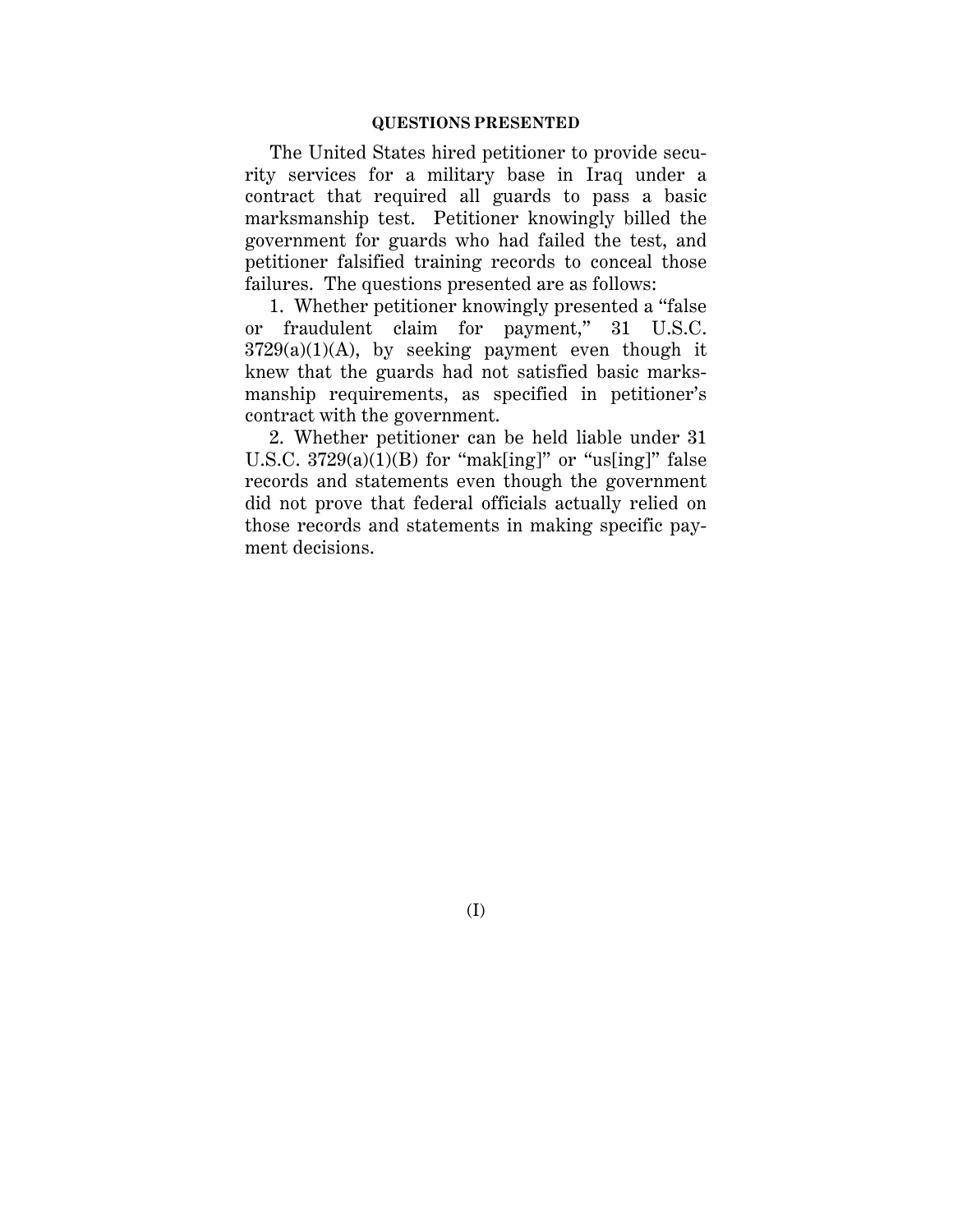## **TABLE OF CONTENTS**

Page

## **TABLE OF AUTHORITIES**

## Cases:

| Aktieselskabet AF 21. Nov. 2001 v. Fame Jeans Inc.,    |
|--------------------------------------------------------|
|                                                        |
| Blackstone Med., Inc. v. United States ex rel. Hut-    |
|                                                        |
| BMW of N. Am., Inc v. Gore, 517 U.S. 559 (1996)11      |
| Chesbrough v. VPA, P.C., $655$ F.3d 461 (6th Cir.      |
| .21                                                    |
| Ebeid ex rel. United States v. Lungwitz, 616 F.3d 993  |
| (9th Cir.), cert. denied, 562 U.S. 1102 (2010)  13, 21 |
| <i>Mikes v. Straus, 274 F.3d 687 (2d Cir.</i>          |
|                                                        |
|                                                        |
| Swanson v. Citibank, N.A., 614 F.3d 400 (7th Cir.      |
|                                                        |
| United States v. Bornstein, 423 U.S. 303 (1976)13      |
| United States v. Neifert-White Co., 390 U.S. 228       |
|                                                        |
| United States v. Sanford-Brown, Ltd., 788 F.3d 696     |
|                                                        |
| United States v. Science Applications Int'l Corp.,     |
| 626 F.3d 1257 (D.C. Cir. 2010) 6, 12, 13, 17, 18, 22   |

(III)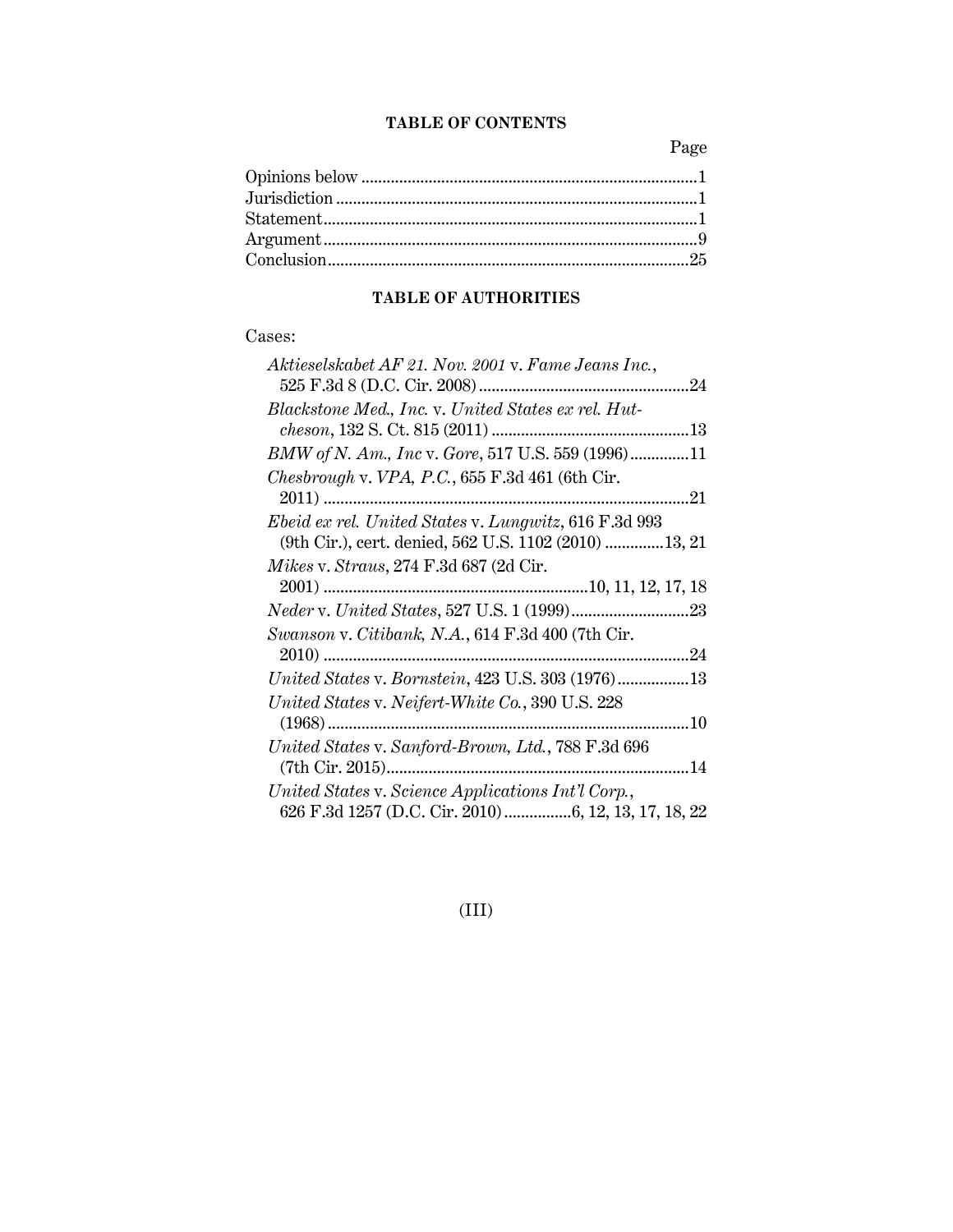| Cases-Continued:                                                                                                                             | Page |
|----------------------------------------------------------------------------------------------------------------------------------------------|------|
| United States v. University Health Servs., Inc.,<br>780 F.3d 504 (1st Cir. 2015), petition for cert.                                         |      |
| United States ex rel. Absher v. Momence Meadows<br>Nursing Ctr., 764 F.3d 699 (7th Cir. 2014) 13                                             |      |
| United States ex rel. Augustine v. Century Health<br>Servs., Inc., 289 F.3d 409 (6th Cir. 2002) 12                                           |      |
| United States ex rel. Conner v. Salina Reg'l Health                                                                                          |      |
| United States ex rel. Hendow v. University of Phx.,<br>461 F.3d 1166 (9th Cir. 2006), cert. denied, 550 U.S.                                 |      |
| United States ex rel. Hutcheson v. Blackstone Med.,<br>Inc., 647 F.3d 377 (1st Cir.), cert. denied, 132 S. Ct.                               |      |
| United States ex rel. Lemmon v. Envirocare of Utah,                                                                                          |      |
| United States ex rel. Marcus v. Hess, 317 U.S. 537                                                                                           |      |
| United States ex rel. Mastej v. Health Mgmt.<br>Assocs., 591 Fed. Appx. 693 (11th Cir. 2014),<br>cert. denied, 135 S. Ct. 2379 (2015) 24, 25 |      |
| United States ex rel. Osheroff v. Humana, Inc.,                                                                                              |      |
| United States ex rel. Quinn v. Omnicare, Inc.,                                                                                               |      |
| United States ex rel. Spicer v. Westbrook, 751 F.3d                                                                                          |      |
| United States ex rel. Steury v. Cardinal Health, Inc.:                                                                                       |      |
|                                                                                                                                              |      |
|                                                                                                                                              |      |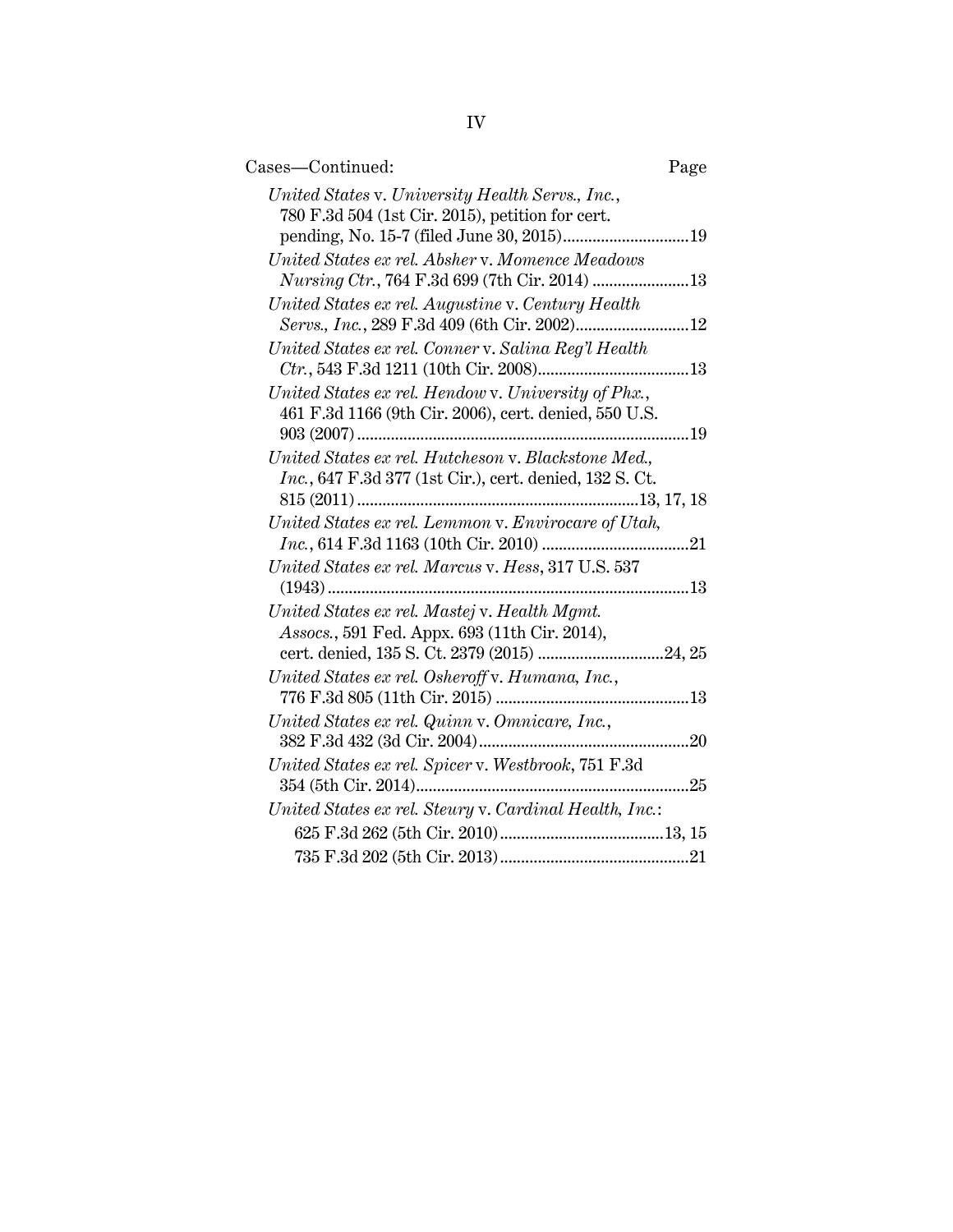| Cases-Continued:                                      | Page |
|-------------------------------------------------------|------|
| United States ex rel. Vigil v. Nelnet, Inc., 639 F.3d |      |
|                                                       |      |
| United States ex rel. Wilkins v. United Health Grp.,  |      |
| Inc., 659 F.3d 295 (3d Cir. 2011)12, 19, 20           |      |
| Vermont Agency of Natural Res. v. United States ex    |      |
|                                                       |      |
| Statutes and rule:                                    |      |
| $F_{0}$ leo Claime Aat 21 II S.C. 2790 at eag         | Q    |

## Miscellaneous:

| S. Rep. No. 345, 99th Cong., 2d Sess. (1986)10, 11 |  |
|----------------------------------------------------|--|
| Webster's Third New International Dictionary       |  |
|                                                    |  |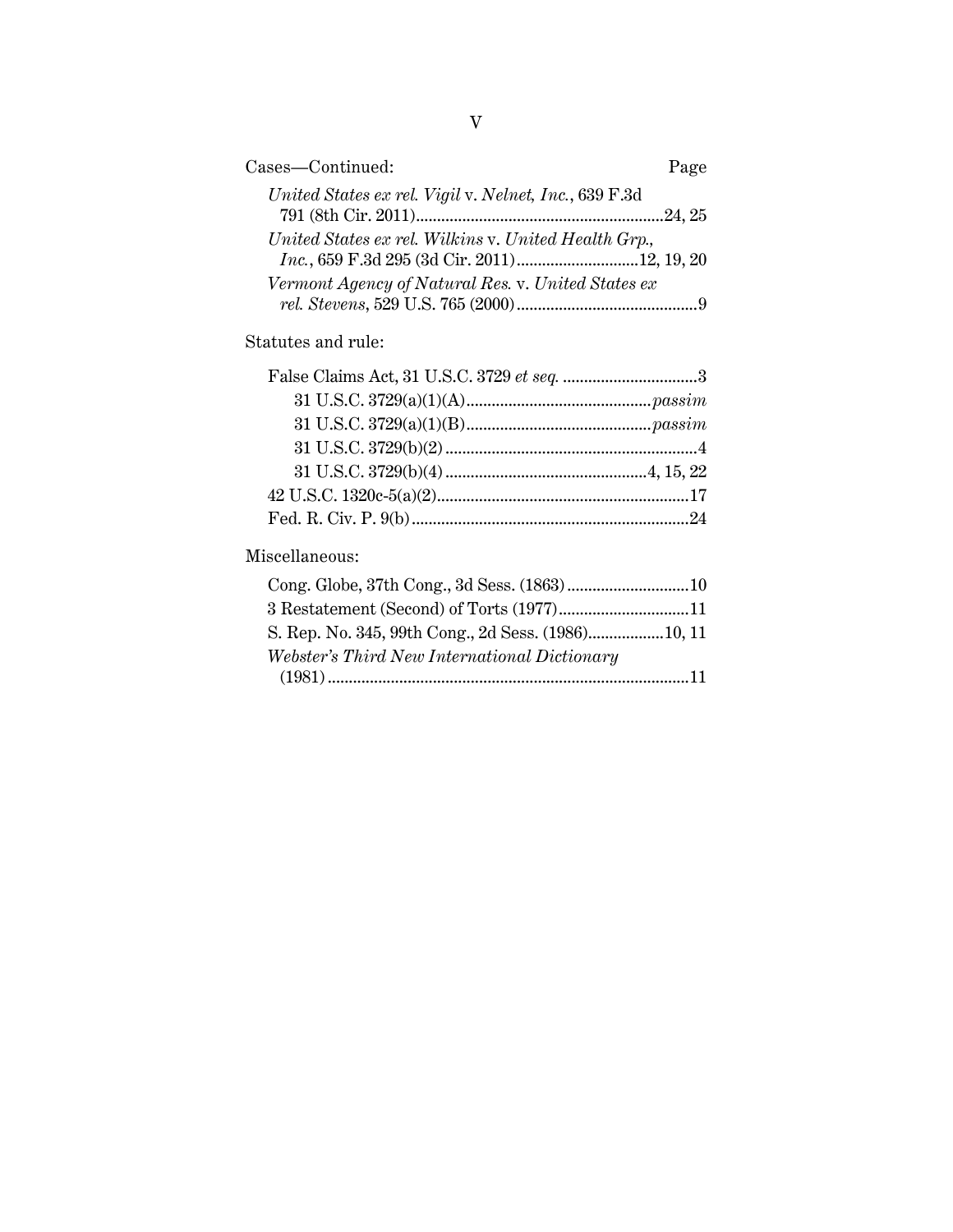## In the Supreme Court of the United States

No. 14-1440 TRIPLE CANOPY, INC., PETITIONER

*v.*

UNITED STATES OF AMERICA, EX REL. OMAR BADR, ET AL.

*ON PETITION FOR A WRIT OF CERTIORARI TO THE UNITED STATES COURT OF APPEALS FOR THE FOURTH CIRCUIT*

### **BRIEF FOR THE UNITED STATES IN OPPOSITION**

### **OPINIONS BELOW**

The opinion of the court of appeals (Pet. App. 1a-20a) is reported at 775 F.3d 628. The opinion of the district court (Pet. App. 21a-51a) is reported at 950 F. Supp. 2d 888.

### **JURISDICTION**

The judgment of the court of appeals was entered on January 8, 2015. A petition for rehearing was denied on March 9, 2015 (Pet. App. 52a-53a). The petition for a writ of certiorari was filed on June 5, 2015. The jurisdiction of this Court is invoked under 28 U.S.C. 1254(1).

#### **STATEMENT**

1. In June 2009, the United States awarded petitioner a one-year contract to provide security for the Al Asad Airbase, the second largest airbase in

(1)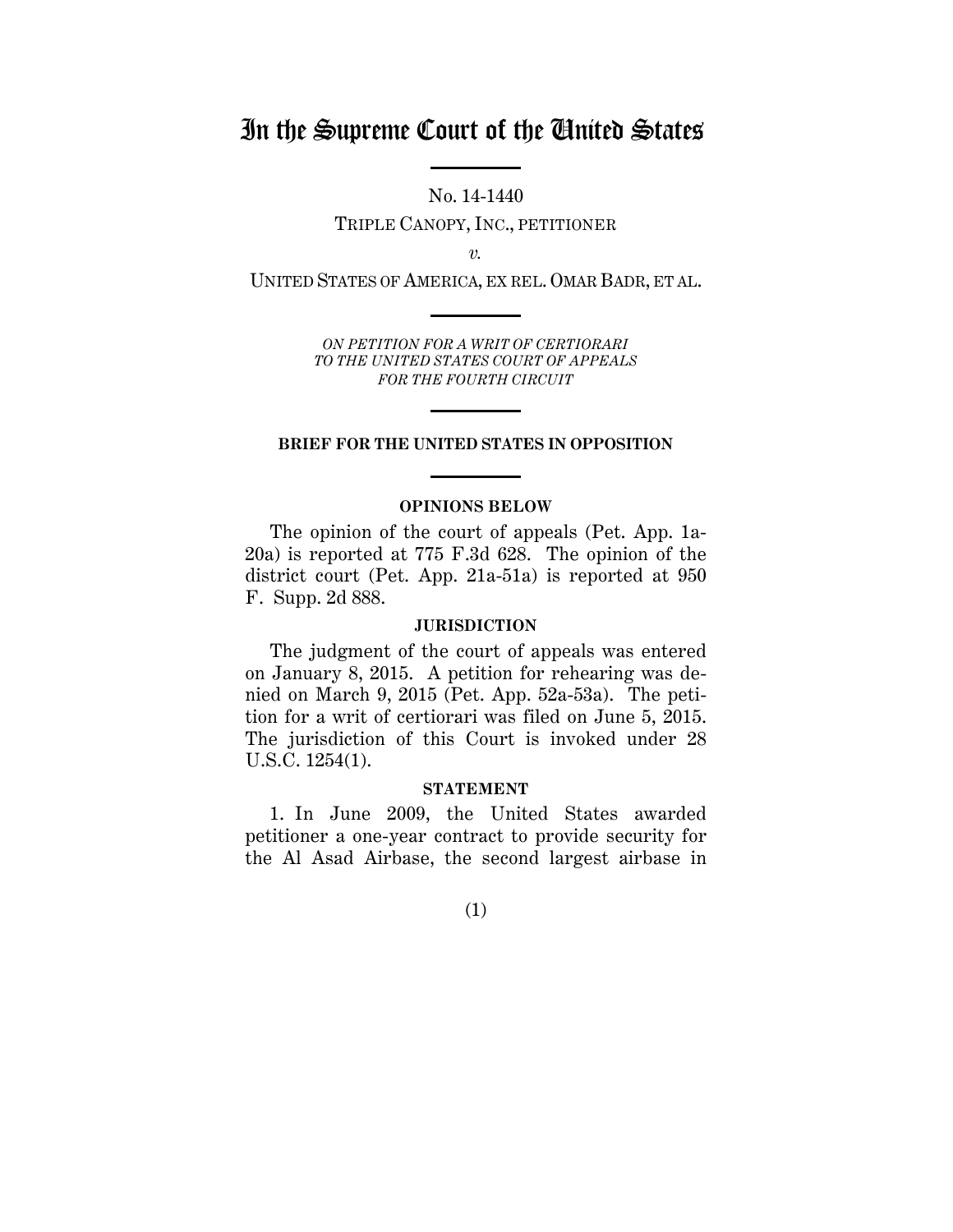Iraq. Petitioner agreed to maintain entry control points, provide escorts and roving patrols, and furnish personnel adequate to repel attacks by enemy forces. Pet. App. 3a. The contract was governed by Task Order 11, which contained a "SPECIFIC TASK DE-SCRIPTION" that identified 20 "responsibilities" that petitioner assumed under the contract, including the provision of security personnel who met minimum proficiency standards for firearm use. *Id.* at 3a, 55a-58a. In particular, petitioner was required to "ensure that all employees have received initial training on the weapon[s] that they carry, that they have qualified on a US army qualification course, and that they have received, at a minimum, annual training requalification on an annual basis, and that the employee's target is kept on file for a minimum of 1 yr." *Id.* at 58a.

Petitioner hired approximately 332 Ugandan guards to serve at Al Asad. Many of those guards lacked even the basic ability to "zero" their rifles that is, to adjust their rifle sights so that bullets would hit the aiming point in a given range. Pet. App. 4a. "Thus, shortly after their arrival, [petitioner's] supervisors were aware that the Ugandans could not satisfy the final responsibility of [petitioner's contract]: the marksmanship requirement." *Ibid.*

Petitioner instituted a training program to bring its guards up to minimum standards. Even after completing remedial training, however, none of the Ugandan guards was able to satisfy the marksmanship requirement.<sup>1</sup> The new Ugandan guards who arrived

 $1$  To pass the U.S. Army qualification course, a candidate must hit the target at least 23 times out of 40 attempts from 25 meters. Pet. App. 4a.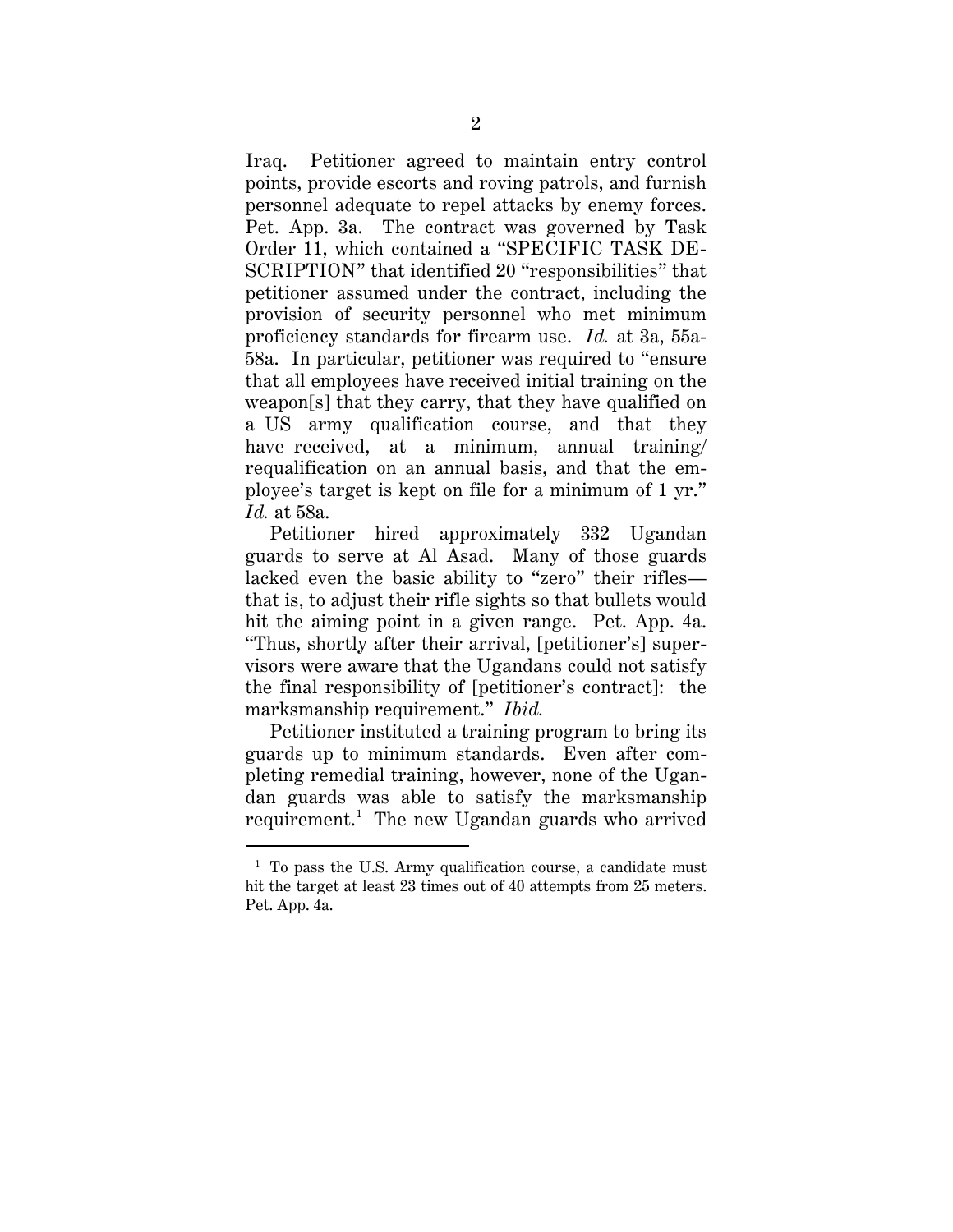during 2009 and 2010 likewise were unable to satisfy the requirement. Pet. App. 4a.

Petitioner sought to conceal those problems by creating false marksmanship records for the Ugandan guards. After the first training program failed, a "supervisor directed that false scorecard sheets be created for the guards and placed in their personnel files." Pet. App. 4a. After new Ugandan guards arrived and similarly failed to pass the marksmanship test, a supervisor directed Omar Badr, who at the time was a medic for petitioner, "to prepare false scorecards for the guards, reflecting scores of 30-31 for male guards and 24-26 for the female guards." *Id.* at 4a-5a. Petitioner's "site manager signed these new scorecards and post-dated them, showing that the guards qualified in June 2010." *Id.* at 5a. Those scorecards were made available for inspection by the government officer responsible for verifying and accepting petitioner's services. *Ibid.* During the year that the contract was in effect, petitioner presented 12 monthly invoices totaling approximately \$4.4 million for the services ostensibly provided by the Ugandan guards—a rate of \$1100 per month for each guard. *Ibid*.

2. a. Badr, who was by then a former employee, filed a *qui tam* suit against petitioner under the False Claims Act (FCA), 31 U.S.C. 3729 *et seq.* The FCA imposes liability for civil penalties and treble damages on any person who "knowingly presents, or causes to be presented, a false or fraudulent claim for payment or approval," 31 U.S.C.  $3729(a)(1)(A)$ , or who "knowingly makes, uses, or causes to be made or used, a false record or statement material to a false or fraudulent claim," 31 U.S.C. 3729(a)(1)(B). See 31 U.S.C.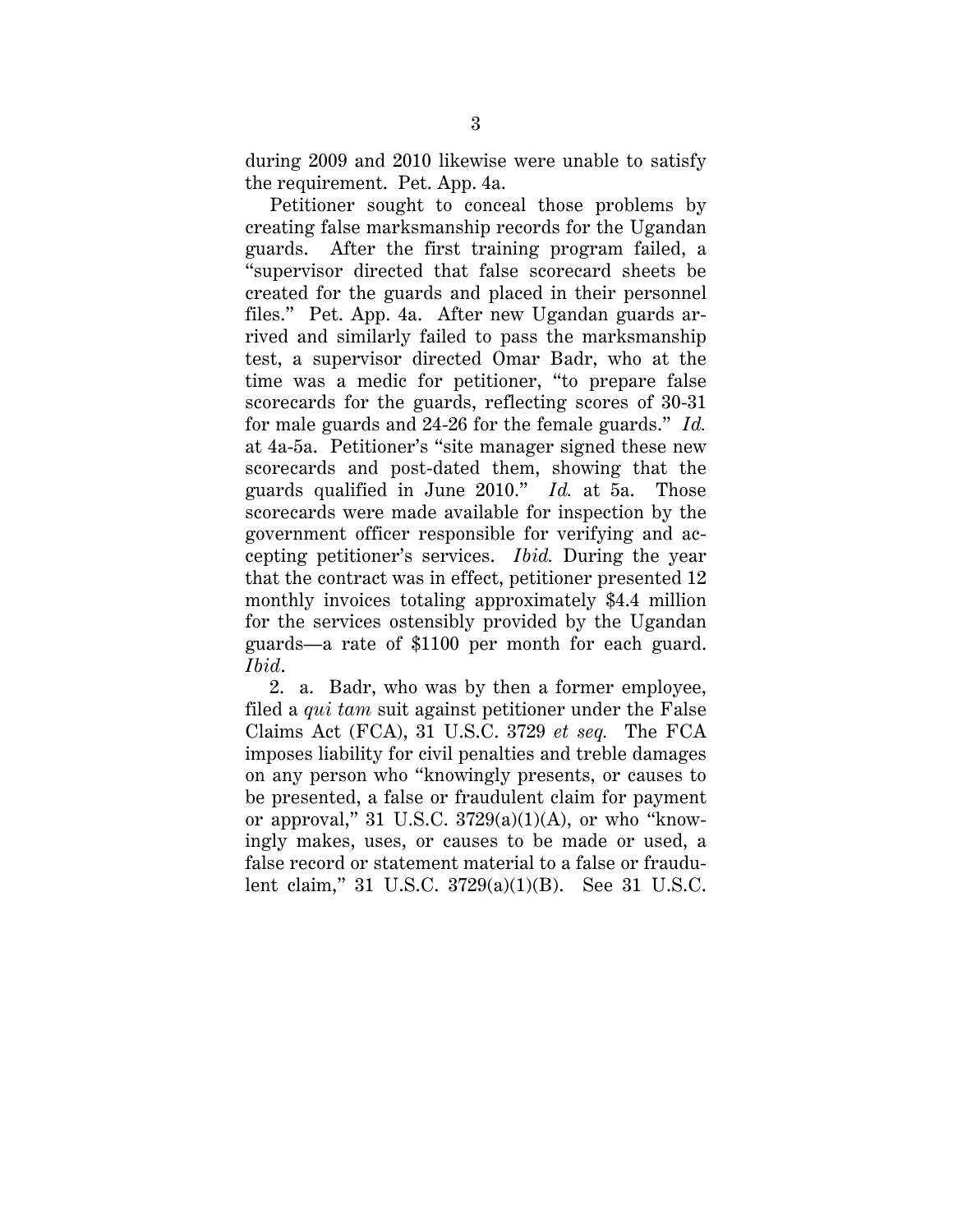3729(b)(4) (defining "material" to mean "having a natural tendency to influence, or be capable of influencing, the payment or receipt of money or property"). The "claims" subject to the FCA include "any request or demand \* \* \* for money or property" that is "presented to an officer, employee, or agent of the United States." 31 U.S.C. 3729(b)(2). Badr alleged that petitioner had knowingly billed the government for security personnel at Al Asad who did not satisfy basic contractual requirements, and that petitioner had concealed those deficiencies by falsifying the marksmanship scorecards for its guards. Pet. App. 5a. Badr made similar allegations against petitioner with respect to four additional military bases. *Ibid.*

The United States intervened in part, limiting its allegations to misconduct regarding the provision of personnel at Al Asad. Pet. App. 5a. The government's complaint-in-intervention asserted claims under 31 U.S.C.  $3729(a)(1)(A)$  and (B), alleging that petitioner had knowingly "billed the Government the full price for each and every one of its unqualified guards" and had "falsified documents in its files to show that the unqualified guards each qualified as a 'Marksman' on a U.S. Army Qualification course." Pet. App. 6a (citation omitted); see *id.* at 5a-6a. The government also brought several common-law claims. *Id.* at 6a.

The district court dismissed the FCA claims filed both by the government and by Badr. Pet. App. 21a-51a. The court rejected the government's claim under Section  $3729(a)(1)(A)$  on the ground that the complaint had "failed to sufficiently plead that [petitioner] submitted a demand for payment containing an objective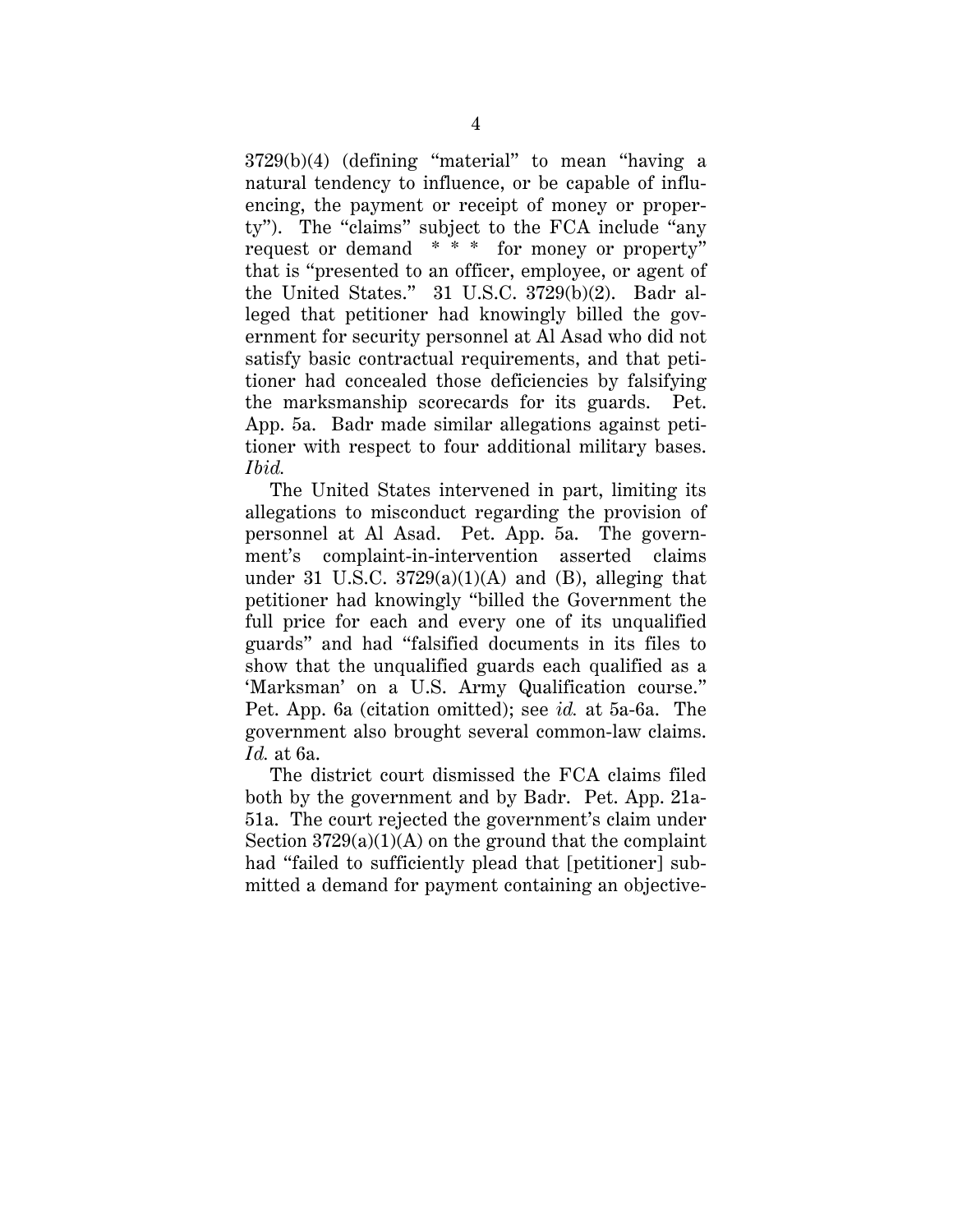ly false statement." *Id.* at 22a. The court appeared to base that holding on the fact that petitioner's claims for payment did not explicitly assert that petitioner and its employees satisfied applicable contractual requirements. See *id*. at 21a (describing the question presented as "whether submission of an invoice listing the title of an employee whose services were billed, without reference to whether the employee met contractual conditions, constitutes a false claim under the  $[FCA]$ ").

The district court rejected the government's "false records" claim under Section 3729(a)(1)(B) because the complaint did not "alleg[e] that the Government reviewed the weapons scorecards for the purposes of issuing payment." Pet. App. 23a. The court held that the Section  $3729(a)(1)(B)$  claim had thus failed adequately to allege "reliance upon the allegedly falsified records." *Ibid.* The court dismissed the government's common-law fraud claims on similar grounds, *id.* at 48a-51a, and dismissed Badr's claims for failure to plead with sufficient particularity that fraud had occurred at locations other than Al Asad, *id.* at 42a-43a.<sup>2</sup>

b. The court of appeals reversed the dismissal of the government's FCA claims. Pet. App. 1a-19a.<sup>3</sup> The court first held that the government adequately

 <sup>2</sup> The district court dismissed the government's remaining common-law claims in a subsequent order. Although the court dismissed those claims without prejudice, the court of appeals concluded that the district court's judgment was final and appealable because the government and Badr had elected to stand on their complaints rather than to amend them. Pet. App. 6a n.2.<br><sup>3</sup> The court of appeals also affirmed the dismissal of Badr's

claims with respect to locations other than Al Asad. Pet. App. 19a-20a.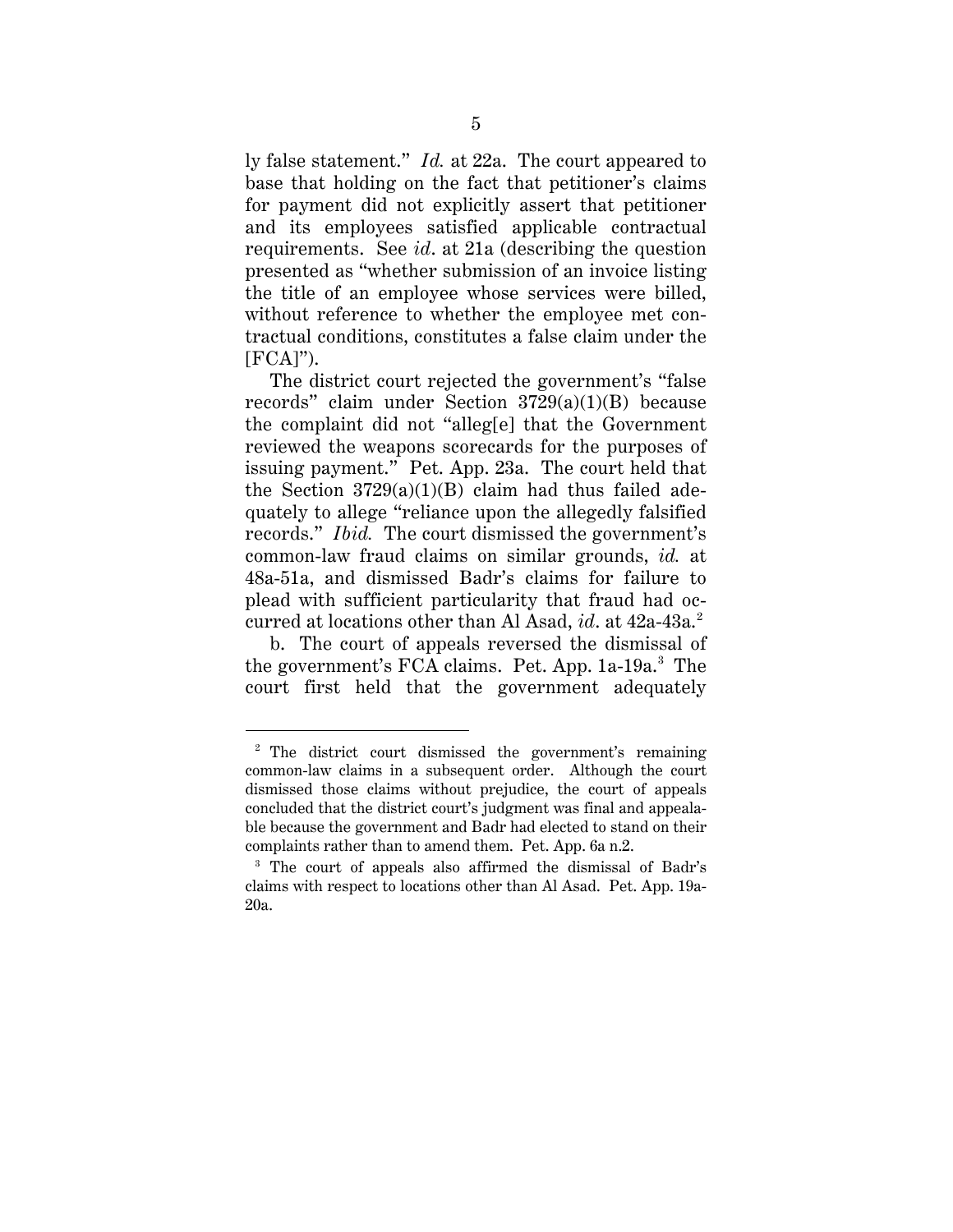pleaded that petitioner had "knowingly present[ed], or cause[d] to be presented, a false or fraudulent claim for payment." 31 U.S.C.  $3729(a)(1)(A)$ . The court explained that "a claim for payment is false when it rests on a false representation of compliance with an applicable . . . contractual term," and that "[s]uch 'false certifications' [may be] 'either express or implied.'" Pet. App. 10a (quoting *United States* v. *Science Applications Int'l Corp.*, 626 F.3d 1257, 1266 (D.C. Cir. 2010) (*SAIC*)) (brackets omitted). The court described petitioner's claims for payment in this case as a form of "implied certification," while noting "that this label simply recognizes one of the variety of ways in which a claim can be false." *Ibid.* (citation and internal quotation marks omitted). Under an impliedcertification theory, "the Government pleads a false claim when it alleges that the contractor, with the requisite scienter, made a request for payment under a contract and 'withheld information about its noncompliance with material contractual requirements.'" *Id.* at 12a (quoting *SAIC*, 626 F.3d at 1269). The court cautioned that the theory should not be used "to turn the violation of minor contractual provisions into an FCA action," and it explained that the best protection against that risk is "strict enforcement of the Act's materiality and scienter requirements." *Id.* at 13a (quoting *SAIC*, 626 F.3d at 1270).

In a footnote, the court of appeals rejected petitioner's argument "that implied representations can give rise to liability only when the condition is expressly designated [by the government] as a condition for payment." Pet. App. 13a n.5. The court observed that "nothing in the statute's language specifically requires such a rule." *Ibid.* (citation omitted). The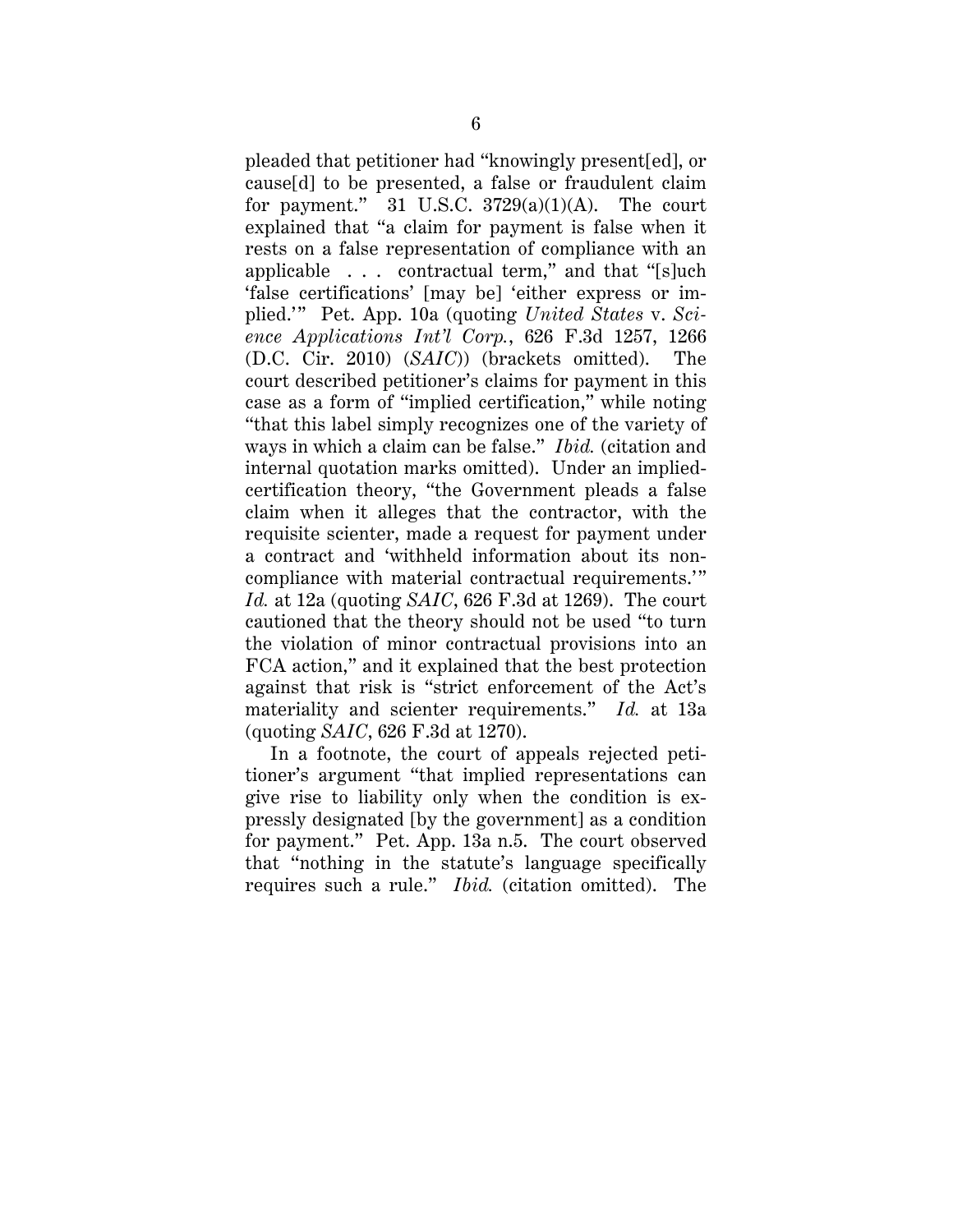court noted, however, that this case does not "involv[e] subjective interpretations of vague contractual language," but rather "an objective falsehood—the marksmanship requirement is a specific, objective, requirement that [petitioner's] guards did not meet." *Id.* at 12a n.4 (citation omitted).

Reviewing the complaint's allegations, the court of appeals "readily conclude[d] that the Government ha[d] sufficiently alleged a false claim." Pet. App. 14a. The court observed that the complaint "properly alleges that [petitioner's] supervisors had actual knowledge of the Ugandan guards' failure to satisfy the marksmanship requirement and ordered the scorecards' falsification." *Ibid.* The court also found that the government had sufficiently pleaded materiality, since "common sense strongly suggests that the Government's decision to pay a contractor for providing base security in an active combat zone would be influenced by knowledge that the guards could not, for lack of a better term, shoot straight." *Id*. at 15a. The court further observed that, "[i]f [petitioner] believed that the marksmanship requirement was immaterial to the Government's decision to pay, it was unlikely to orchestrate a scheme to falsify records on multiple occasions." *Ibid.* The court accordingly reversed the dismissal of the government's claim under Section 3729(a)(1)(A). *Id*. at 16a.

The court of appeals also reversed the dismissal of the government's "false records" claim under 31 U.S.C. 3729(a)(1)(B). That provision "creates liability when a contractor 'knowingly makes, uses, or causes to be made or used, a false record or statement material to a false or fraudulent claim.'" Pet. App. 16a (citation omitted). The court explained that the "ma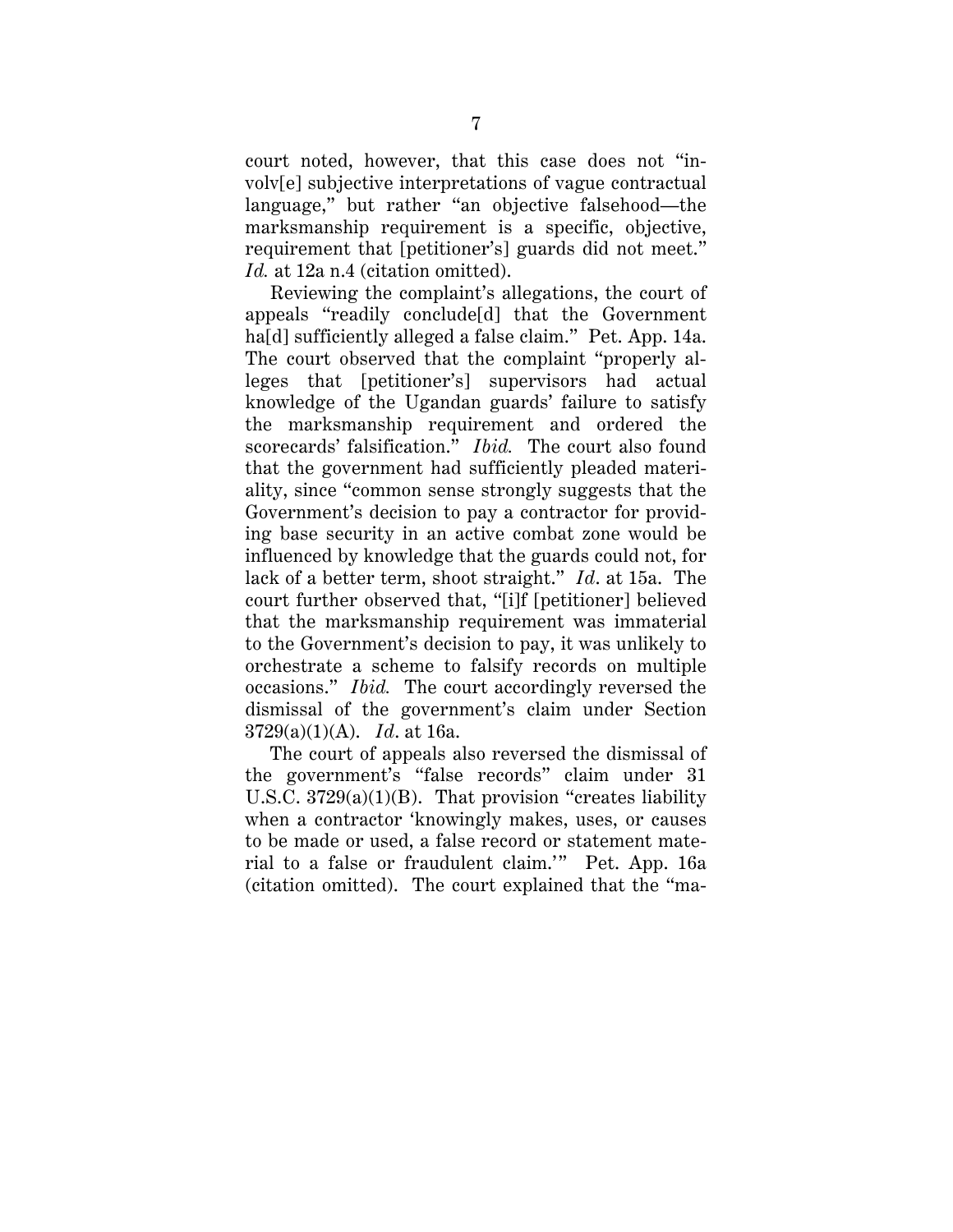teriality" requirement ensures that "the FCA reaches government contractors who employ false records that are capable of influencing a decision, not simply those who create records that actually do influence the decision." *Id*. at 17a; see *ibid.* ("Materiality focuses on the potential effect of the false statement when it is made, not on the actual effect of the false statement when it is discovered.") (citation, internal quotation marks, and emphasis omitted).

The court of appeals held that the government was not required to establish the "actual effect" of a contractor's false statement on a specific decision by the government to pay a claim. Pet. App. 17a. The court explained that such a requirement would relieve a contractor of FCA liability whenever "the governmental entity decides that it should continue to fund the contract, notwithstanding the fact that it knew the contractor had made a false statement in connection with a claim." *Id.* at 17a-18a. The court characterized that approach as "doubly deficient," because "it would inappropriately require actual reliance on the false record and import a presentment requirement from  $$ 3729(a)(1)(A)$  that is not present in  $$ 3729(a)(1)(B)."$ *Id.* at 18a. The court concluded that "[a] false record may, in the appropriate circumstances, have the potential to influence the Government's payment decision even if the Government ultimately does not review the record." *Ibid.*

Applying that standard, the court of appeals held that the government had adequately pleaded materiality under Section 3729(a)(1)(B). Pet. App. 18a. The court explained that "[t]he false scorecards make the invoices appear legitimate because, in the event the [government] reviewed the guards' personnel files," it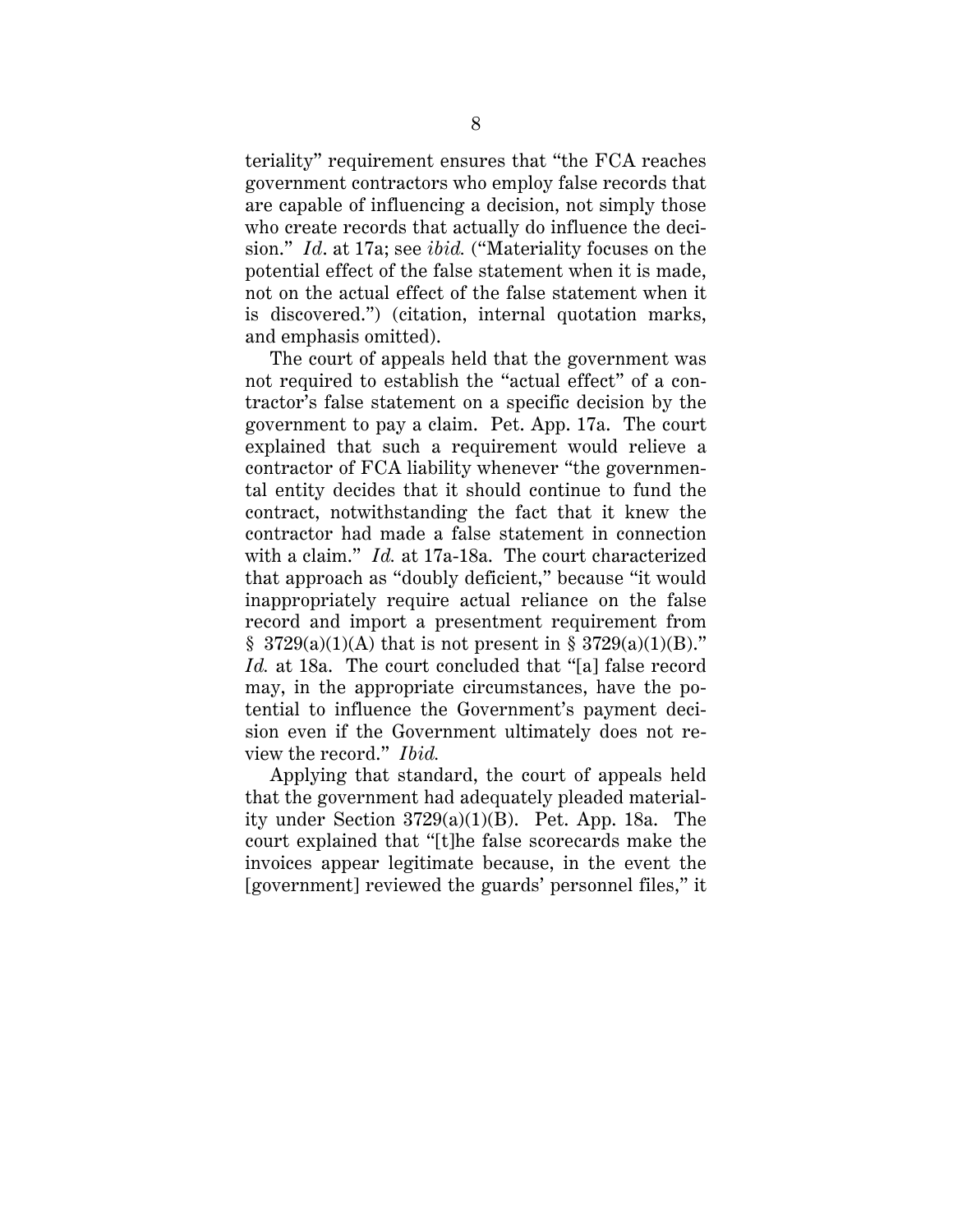"would conclude that [petitioner] had complied with the marksmanship requirement." *Ibid.* The court concluded that, because the false scorecards "offered the most direct evidence that [petitioner's] guards satisfied the marksmanship requirement," they were "integral to the false statement and satisfy the materiality standard." *Id.* at 18a-19a.

### **ARGUMENT**

The Fourth Circuit correctly held that the United States had stated valid FCA claims under Sections  $3729(a)(1)(A)$  and (B). Courts that have addressed the implied-certification theory of FCA liability have accepted the basic principle that a claim for payment may be "false or fraudulent" under Section  $3729(a)(1)(A)$  even if the request for payment itself does not contain an explicit falsehood. Although some variation exists among the courts of appeals regarding the doctrine's contours, petitioner greatly overstates the extent of any disagreement, and no court of appeals has found Section  $3729(a)(1)(A)$  to be inapplicable under circumstances similar to those presented here. Petitioner's argument that Section 3729(a)(1)(B) requires the government to establish actual reliance is likewise incorrect and has not been accepted by any court of appeals. Further review is not warranted.

1. Congress enacted the FCA "in 1863 with the principal goal of stopping the massive frauds perpetrated by large private contractors during the Civil War." *Vermont Agency of Natural Res.* v. *United States ex rel. Stevens*, 529 U.S. 765, 781 (2000) (citation, internal quotation marks, and brackets omitted). The statute was designed to target those "practicing a fraud upon the Government," for instance by delivering ammunition "filled not with the proper explosive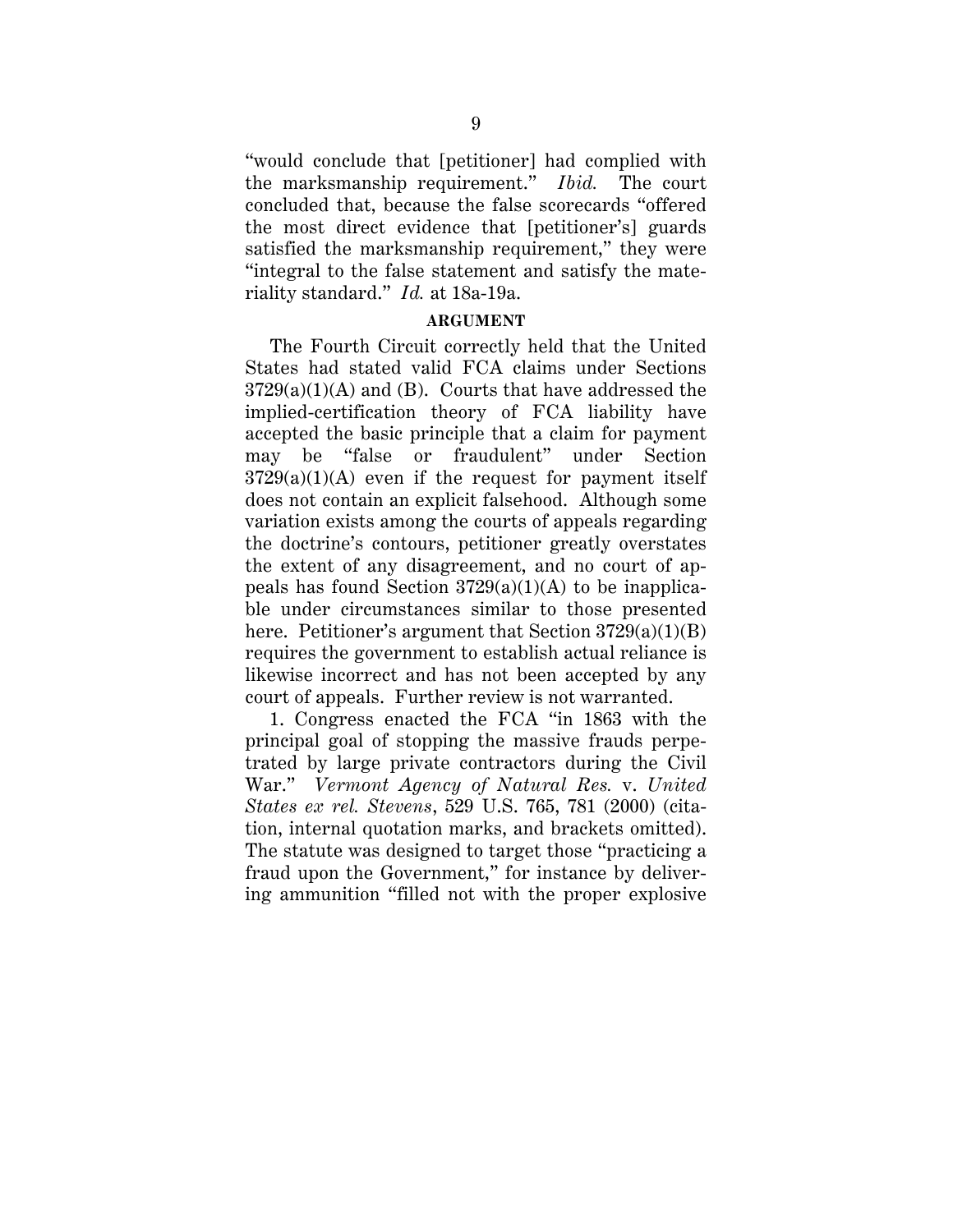materials for use, but with saw-dust." Cong. Globe, 37th Cong., 3d Sess. 952, 955 (1863). Congress has amended the FCA several times, often broadening its scope "to reach all fraudulent attempts to cause the Government to pay out sums of money or to deliver property or services." S. Rep. No. 345, 99th Cong., 2d Sess. 9 (1986); see *United States* v. *Neifert-White Co.*, 390 U.S. 228, 232 (1968) ("[T]he Act was intended to reach all types of fraud, without qualification, that might result in financial loss to the Government.").

The current statute applies to "any person who \* \* \* knowingly presents, or causes to be presented, a false or fraudulent claim for payment or approval." 31 U.S.C.  $3729(a)(1)(A)$ . By using the expansive phrase "false or fraudulent," Congress sought to include any "improper claim [that] is aimed at extracting money [from] the government." *Mikes* v. *Straus*, 274 F.3d 687, 696 (2d Cir. 2001). In holding that FCA liability can be premised on an "implied certification" or "implied false certification" of compliance with contractual or other prerequisites to payment, courts have simply recognized that, at least in the absence of an express disclaimer, a person who submits a claim for payment thereby implicitly represents that he satisfies all applicable legal requirements. If that implicit representation is inaccurate, the claim for payment itself is "false or fraudulent," even though it does not contain an explicit false statement. 4

<sup>&</sup>lt;sup>4</sup> In less-formal settings as well, a request for payment can imply the existence of particular facts, even though the requester does not state explicitly that those facts are true. For instance, if a parent promises to pay a child \$10 for every hour spent mowing the lawn, and the child returns at the end of the day requesting \$20, the child has impliedly represented that the job required two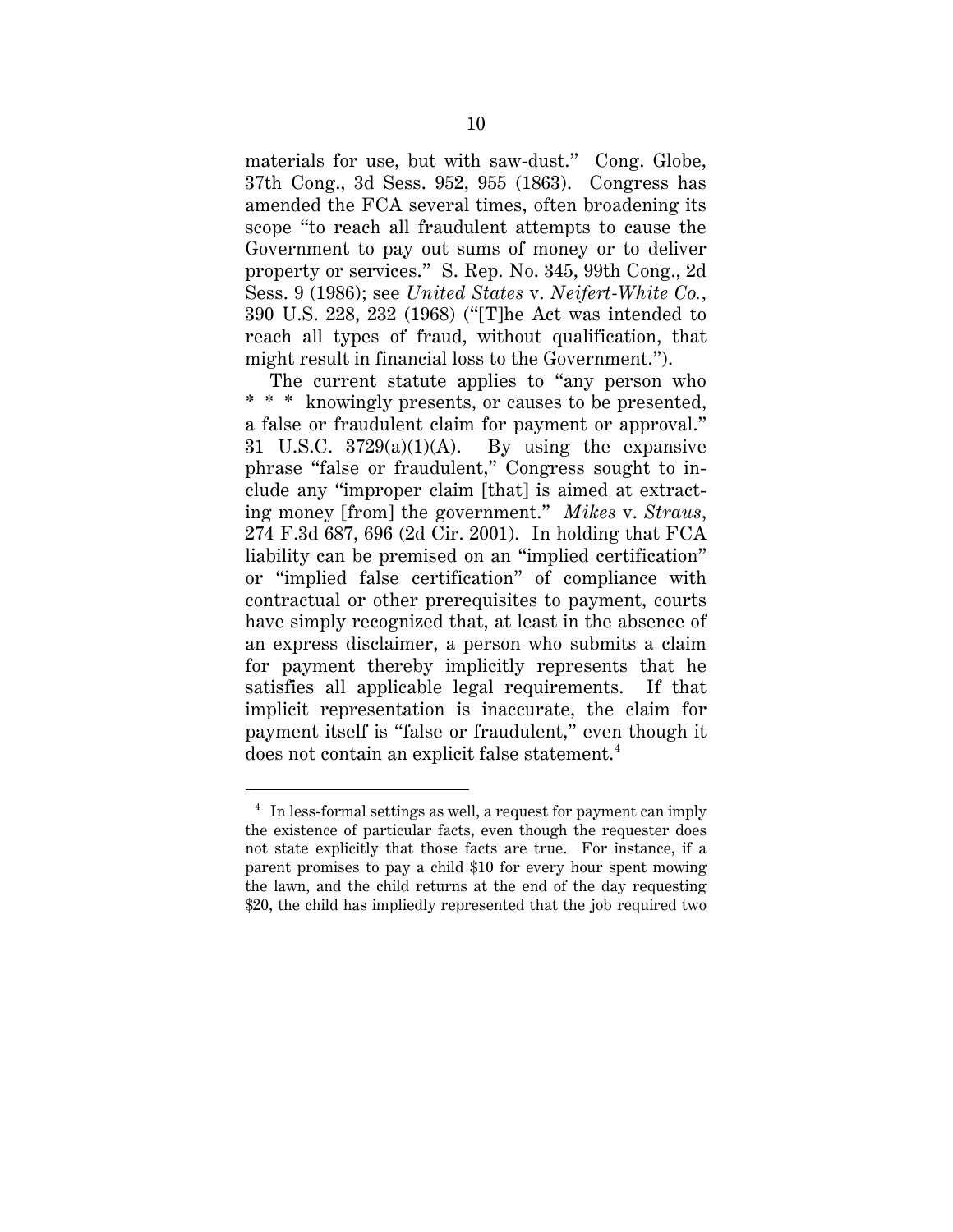The implied-certification theory accords with the common understanding of the phrase "false or fraudulent." See *Mikes*, 274 F.3d at 696 ("'False' can mean 'not true,' 'deceitful,' or 'tending to mislead.'") (quoting *Webster's Third New International Dictionary* 819 (1981) (*Webster's*)). It gives effect to Congress's recognition that "a false claim may take many forms, the most common being a claim for goods or services not provided, *or provided in violation of contract terms, specification, statute, or regulation*." S. Rep. No. 345, 99th Cong., 2d Sess. 9 (1986) (emphasis added). The theory also accords with the background common-law principles that define the tort of fraudulent misrepresentation. Under those principles, "[a] representation stating the truth so far as it goes but which the maker knows or believes to be materially misleading because of his failure to state additional or qualifying matter is a fraudulent misrepresentation." 3 Restatement (Second) of Torts § 529, at 62 (1977); see *BMW of N. Am., Inc.* v. *Gore*, 517 U.S. 559, 579 (1996) ("[A]ctionable fraud requires a material misrepresentation or omission.") (emphasis omitted); *Mikes*, 274 F.3d at 696 ("A common definition of 'fraud' is 'an intentional misrepresentation, concealment, or nondisclosure for the purpose of inducing another in reliance upon it to part with some valuable thing.' ") (quoting *Webster's* 904).

Here, petitioner submitted monthly requests for payment that identified the number of "guards" employed by the company but did not alert the government that those individuals had failed to satisfy basic marksmanship requirements that were contractual

 $\overline{a}$ 

hours' labor—a representation that would be false if the job in fact required only one hour.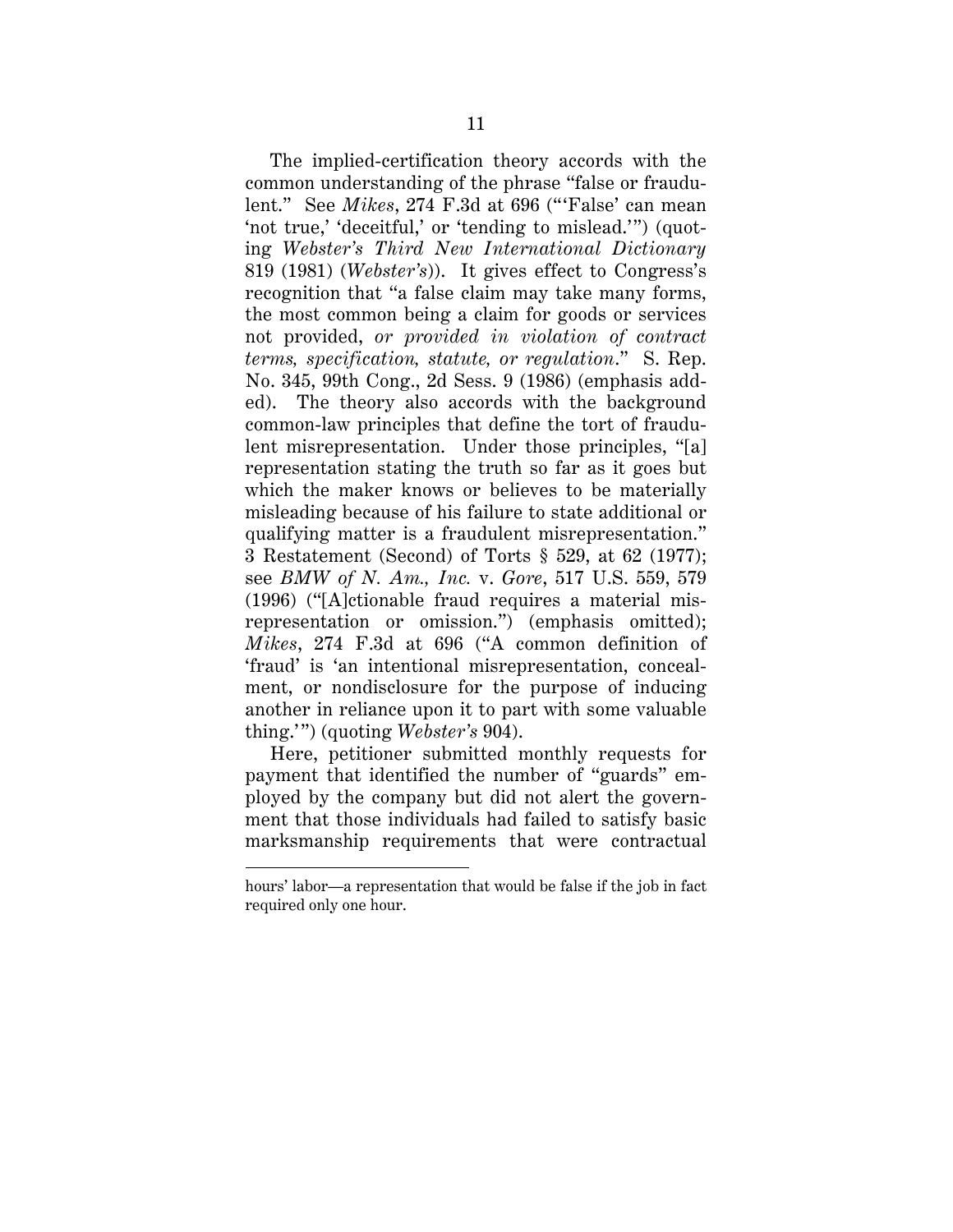conditions of payment. See Pet. App. 5a. That sort of material and misleading omission has traditionally been actionable at common law, and neither the text nor the history of the FCA suggests that Congress intended to insulate such conduct from liability under Section  $3729(a)(1)(A)$ . Judicial references to the implied-certification theory of FCA liability are simply shorthand for the established principle that a communication can be materially misleading, and can give rise to liability for fraudulent misrepresentation if the requisite scienter is established, even though it contains no explicit false statement. See *id*. at 12a (explaining that, under an implied-certification theory, "the Government pleads a false claim when it alleges that the contractor, with the requisite scienter, made a request for payment under a contract and 'withheld information about its noncompliance with material contractual requirements'") (quoting *SAIC*, 626 F.3d at 1269).

The court of appeals in this case accepted the implied-certification theory, recognizing "that claims can be false when a party impliedly certifies compliance with a material contractual condition." Pet. App. 11a. Just as Civil War contractors defrauded the government by charging it for bullets filled with sawdust, petitioner defrauded the government by seeking payment for security guards "know[ing] that the guards could not, for lack of a better term, shoot straight." *Id.* at 15a. The decision below is consistent with decisions of several other circuits that have approved liability for implied false certifications. See *Mikes*, 274 F.3d at 697 (2d Cir.); *United States ex rel. Wilkins* v. *United Health Grp., Inc.*, 659 F.3d 295, 306 (3d Cir. 2011); *United States ex rel. Augustine* v.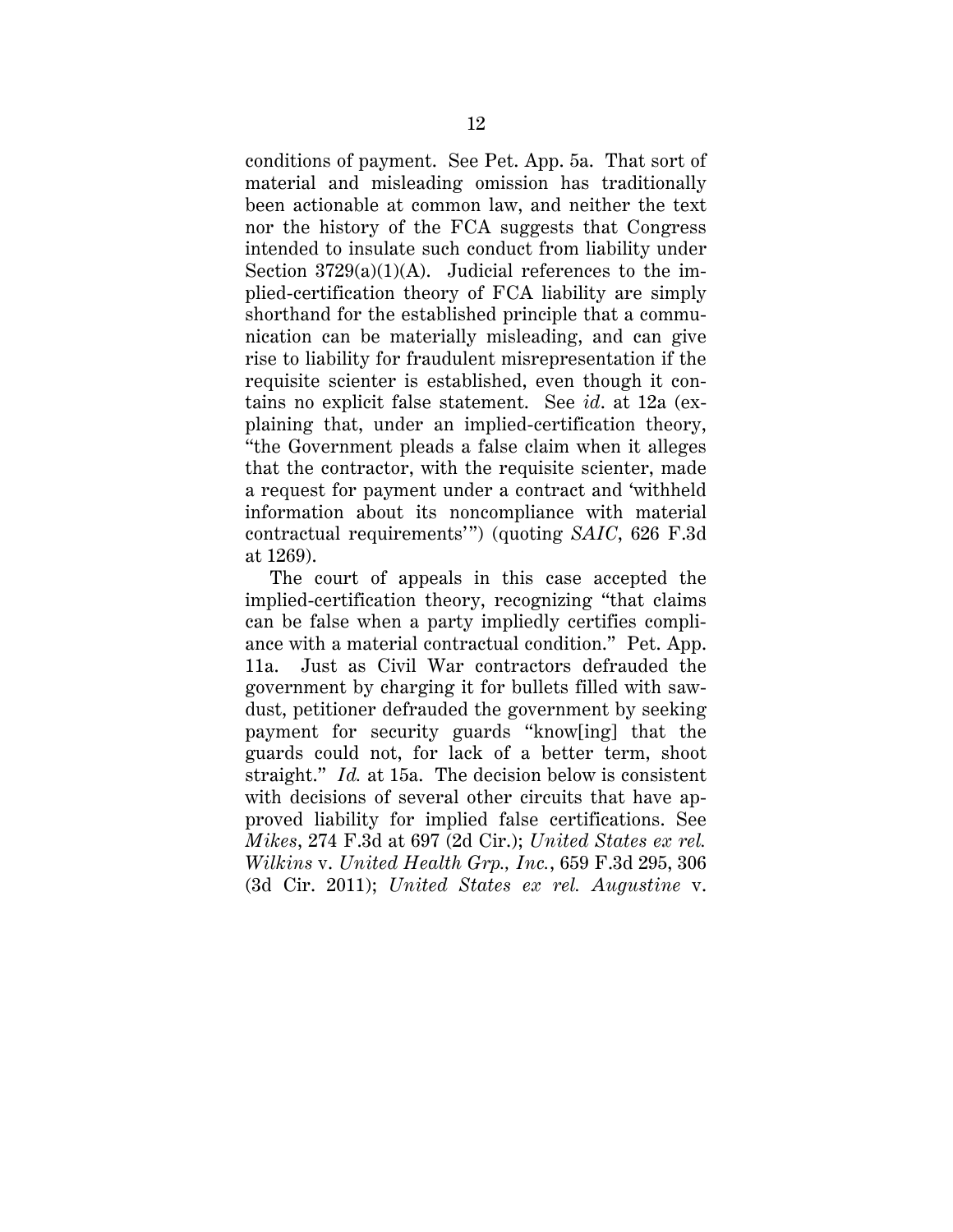*Century Health Servs., Inc.*, 289 F.3d 409, 414-415 (6th Cir. 2002); *Ebeid ex rel. United States* v. *Lungwitz*, 616 F.3d 993, 996-998 (9th Cir.), cert. denied, 562 U.S. 1102 (2010); *United States ex rel. Conner* v. *Salina Reg'l Health Ctr.*, 543 F.3d 1211, 1217 (10th Cir. 2008); *United States* v. *Science Applications Int'l Corp.*, 626 F.3d 1257, 1268-1270 (D.C. Cir.); see also *United States ex rel. Hutcheson* v. *Blackstone Med., Inc.*, 647 F.3d 377, 385-388, 392-394 (1st Cir.) (declining to use the term "implied certification," but recognizing that a claim may be false or fraudulent even if the claim form contains no explicit false statement), cert. denied, 132 S. Ct. 815 (2011); *United States ex rel. Osheroff* v. *Humana, Inc.*, 776 F.3d 805, 808 n.1 (11th Cir. 2015) (reserving judgment on the implied-certification theory); *United States ex rel. Absher* v. *Momence Meadows Nursing Ctr., Inc.*, 764 F.3d 699, 711 & n.13 (7th Cir. 2014) (*Momence*) (same); *United States ex rel. Steury* v. *Cardinal Health, Inc.*, 625 F.3d 262, 268 (5th Cir. 2010) (same). 5

<sup>&</sup>lt;sup>5</sup> Although this Court has not directly addressed the validity of the implied-certification theory, it has upheld the imposition of FCA liability in cases where the claim for payment contained no explicit false statement. See *United States* v. *Bornstein*, 423 U.S. 303 (1976) (subcontractor liable under FCA for causing prime contractor to submit claims to the government for radio kits containing electron tubes that did not conform to governmental specifications); *United States ex rel. Marcus* v. *Hess*, 317 U.S. 537 (1943) (defendants liable under FCA for claims submitted under contracts obtained through collusive bidding). The Court has also denied petitions for a writ of certiorari in at least two cases where the courts of appeals had upheld liability despite the absence of any explicit false statements on the requests for payment. See *Blackstone Med., Inc.* v. *United States ex rel. Hutcheson*, 132 S. Ct. 815 (2011) (No. 11-269); *United States ex rel. Ebeid* v. *Lungwitz*, 562 U.S. 1102 (2010) (No. 10-461).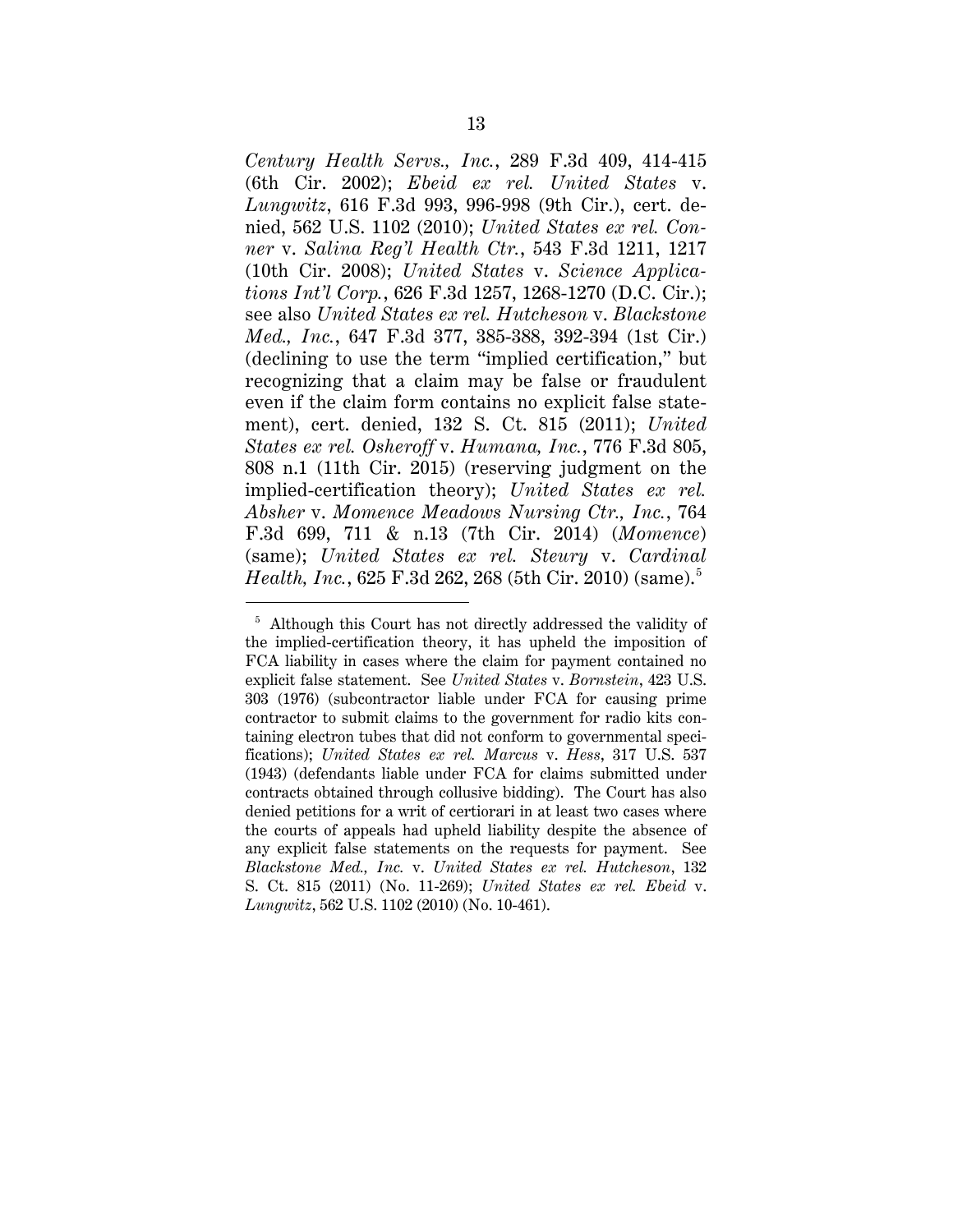After the petition for certiorari in this case was filed, the Seventh Circuit issued its decision in *United States* v. *Sanford-Brown, Ltd.*, 788 F.3d 696 (2015). The court in *Sanford-Brown* stated that, "[a]lthough a number of other circuits have adopted th[e] so-called doctrine of implied false certification, we decline to join them and instead join the Fifth Circuit. *See U.S. ex rel. Steury v. Cardinal Health, Inc.*, 625 F.3d 262, 270 (5th Cir. 2010)." *Id.* at 711-712 (citation and footnote omitted). The court also stated that "before today [the implied-certification] doctrine was 'unsettled' in this circuit," *id*. at 711 n.7 (citing *Momence*, 764 F.3d at 711 & n.13), suggesting that the *Sanford-Brown* court viewed its decision as resolving the issue within the Seventh Circuit.

If the decision in *Sanford-Brown* is read as categorically rejecting the implied-certification theory, and as holding that a claim for payment can be "false or fraudulent" within the meaning of Section  $3729(a)(1)(A)$  only if it contains an explicit false statement, then that decision conflicts with the ruling below and with decisions of several other circuits. See pp. 12-13, *supra*. There is good reason to doubt, however, that the *Sanford-Brown* court intended its decision to sweep so broadly. Except for the two sentences quoted above, the court's analysis of Section  $3729(a)(1)(A)$  focused entirely on the specific statutory context in which the allegedly false claims were submitted, *i.e.*, the implementation of Program Participation Agreements under Title IV of the Higher Education Act. See 788 F.3d at 701, 709-712. In addition, the court described itself as "join[ing] the Fifth Circuit," *id*. at 712, and the Fifth Circuit decision that it cited reserved judgment on the implied-certification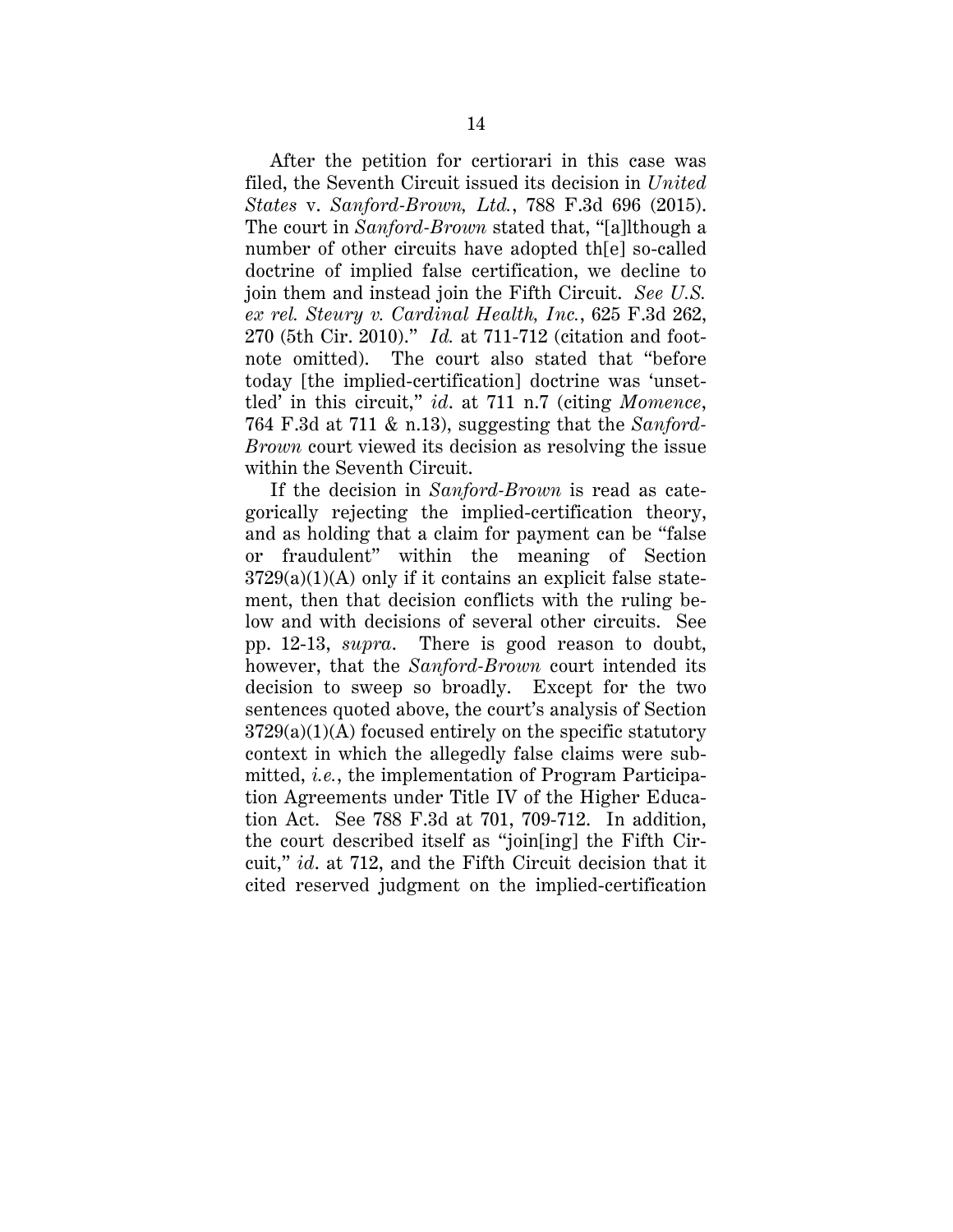theory rather than rejecting it, see *Steury*, 625 F.3d at 268. In light of the ambiguous nature of the *Sanford-Brown* opinion taken as a whole, and the factual dissimilarity between that case and this one, there is no sound reason to conclude that the Seventh Circuit would have found Section  $3729(a)(1)(A)$  to be inapplicable on the facts presented here. Review in this case is accordingly not warranted.

2. Petitioner also seeks this Court's intervention to resolve disagreement regarding "the scope of the implied certification theory." Pet. 14. But petitioner overstates the extent of any disagreement among the circuits, and no court of appeals has held Section  $3729(a)(1)(A)$  to be inapplicable under circumstances similar to those presented here.

The circuits correctly recognize that a legal rule must be material to the government's payment decision in order for its violation to serve as a predicate for liability under the implied-certification theory. See 31 U.S.C. 3729(b)(4) ("[T]he term 'material' means having a natural tendency to influence, or be capable of influencing, the payment or receipt of money or property."). The implied-certification theory reflects the understanding that, if a person requests federal funds without expressly acknowledging that he fails to satisfy some prerequisite to payment, the request itself can properly be understood as an implicit representation that all such conditions are satisfied. A requester's awareness that he is violating some legal requirement unrelated to the government's payment decision would not render that implicit representation false.

Petitioner argues that six circuits restrict the implied-certification theory to circumstances "where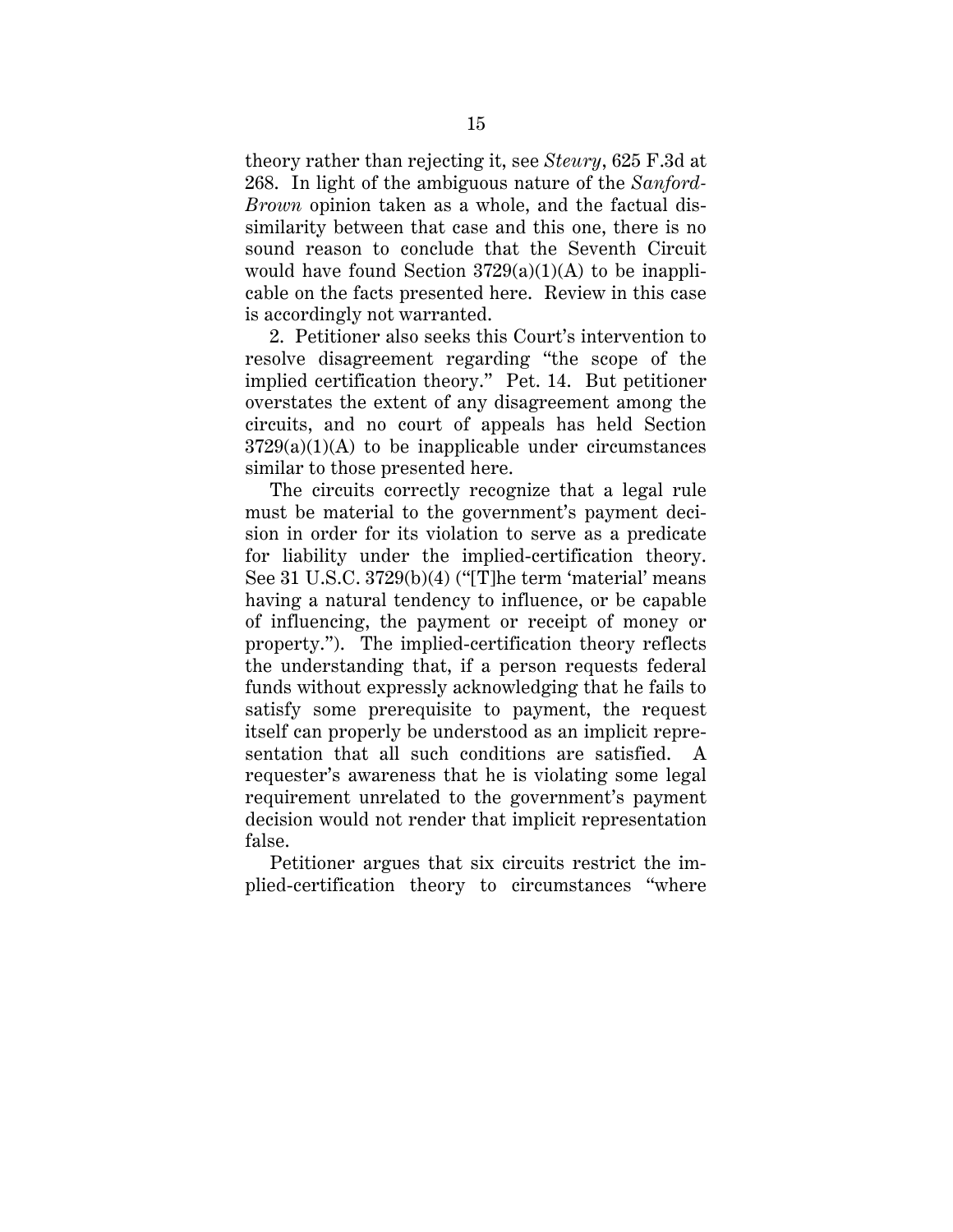payment under the contract was *expressly* conditioned on compliance with a contractual provision, statute or regulation." Pet. 14 (emphasis added); see Pet. 16. Petitioner contends that the court below joined two other circuits in holding, by contrast, "that an FCA plaintiff need not allege that payment was expressly conditioned on compliance with a contractual provision, statute, or regulation," as long as the violated condition was "material." Pet. 14. Petitioner misstates the extent of the division, which is closer to three-to-one *against* an express-condition-of-payment requirement.

In rejecting petitioner's argument "that implied representations can give rise to liability only when the condition is expressly designated as a condition for payment," the court below noted that "nothing in the statute's language specifically requires such a rule." Pet. App. 13a n.5 (citation omitted). The D.C. Circuit has also rejected that proposed rule, explaining that it would create a "counterintuitive gap" in FCA liability:

Consider a company that contracts with the government to supply gasoline with an octane rating of ninety-one or higher. The contract provides that the government will pay the contractor on a monthly basis but nowhere states that supplying gasoline of the specified octane is a precondition of payment. Notwithstanding the contract's ninety-one octane requirement, the company knowingly supplies gasoline that has an octane rating of only eighty-seven and fails to disclose this discrepancy to the government. The company then submits preprinted monthly invoice forms supplied by the government—forms that ask the contractor to specify the amount of gasoline supplied during the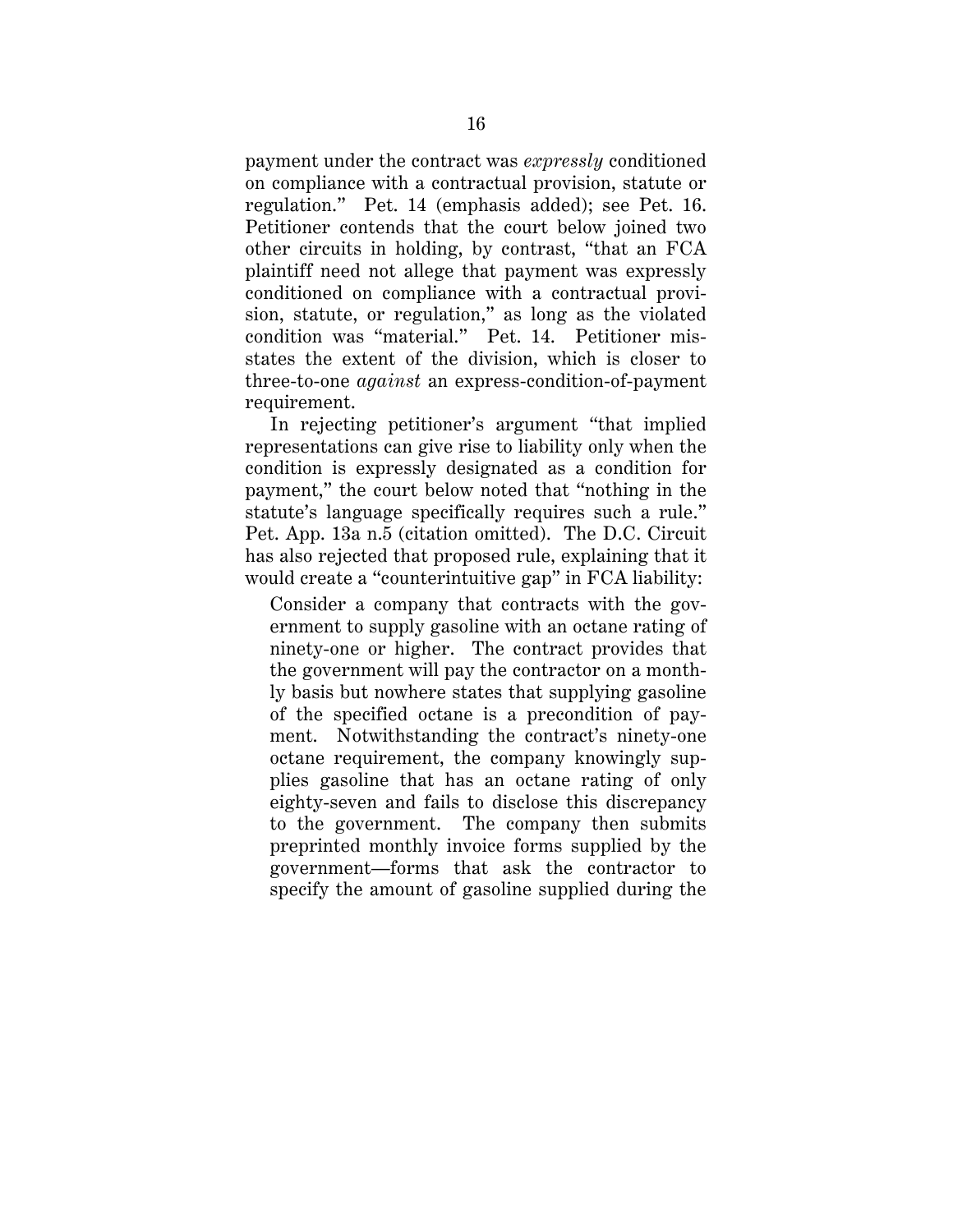month but nowhere require it to certify that the gasoline is at least ninety-one octane. So long as the government can show that supplying gasoline at the specified octane level was a material requirement of the contract, no one would doubt that the monthly invoice qualifies as a false claim under the FCA despite the fact that neither the contract nor the invoice expressly stated that monthly payments were conditioned on complying with the required octane level.

*SAIC*, 626 F.3d at 1269. The First Circuit agrees. See *Hutcheson*, 647 F.3d at 388 ("[T]he rule advanced by [defendant] that only express statements in statutes and regulations can establish preconditions of payment is not set forth in the text of the FCA.").

The Second Circuit is the only court of appeals to endorse a rule that payment must expressly be conditioned on compliance with a requirement before a person may be held liable under the FCA for requesting payment despite a knowing violation of that requirement. In *Mikes*, *supra*, physicians had allegedly performed substandard spirometry tests in violation of a Medicare statute requiring services to meet "professionally recognized standards of health care." 274 F.3d at 699 (quoting 42 U.S.C. 1320c-5(a)(2)). The plaintiff argued that, by requesting reimbursement for their substandard services, the physicians had falsely implied compliance with that federal requirement. See *ibid.* The court agreed with the plaintiff that "a medical provider should be found to have implicitly certified compliance with a particular rule as a condition of reimbursement in limited circumstances." *Id.* at 700. The court further held, however, that such an implicit certification may be found "only when the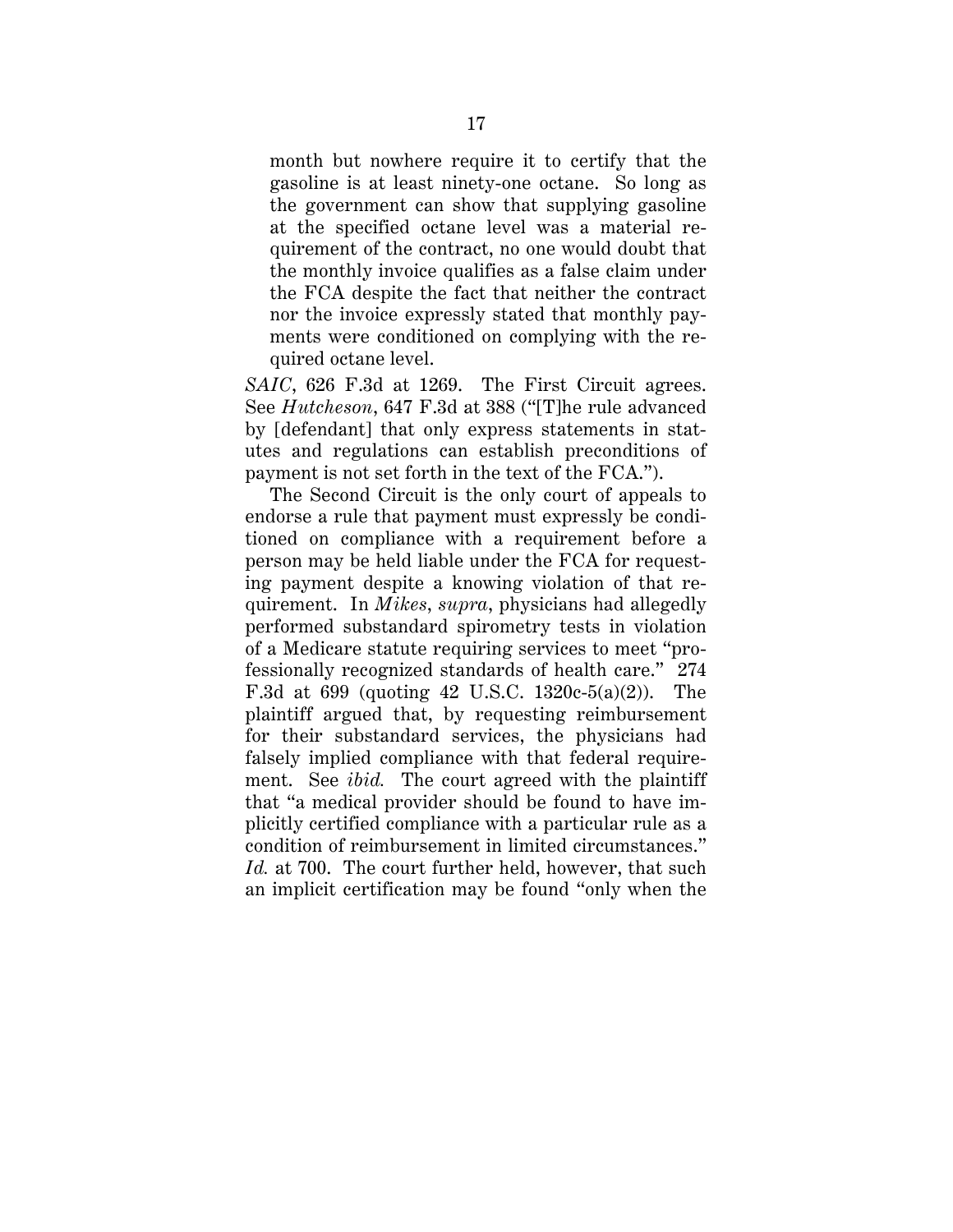underlying statute or regulation upon which the plaintiff relies *expressly* states the provider must comply in order to be paid." *Ibid.* Because the Medicare standard-of-care statute "does not expressly condition *payment* on compliance with its terms," the court ruled that the plaintiff had not adequately pleaded that the physicians' reimbursement requests were false. *Id.* at 702.

As other courts of appeals have explained, the rule articulated in *Mikes* was animated by concerns unique to its context. The plaintiff in *Mikes* had "alleged that Medicare claims submitted by the defendant health care providers were false or fraudulent because the underlying medical treatment had failed to meet a standard of care" imposed by statute. *Hutcheson*, 647 F.3d at 388. To permit FCA liability under those circumstances would have "allow[ed] the government and relators to supplant private plaintiffs in medical malpractice suits." *Ibid.*; see *Mikes*, 274 F.3d at 700 (plaintiff's theory "would promote federalization of medical malpractice"). In this case, by contrast, the relevant condition of payment was not related to physicians' standard of care or to any other matter that is customarily governed by state law. The case therefore "implicates none of the federalism concerns involved in *Mikes*." *SAIC*, 626 F.3d at 1270.

Petitioner asserts that five other courts of appeals "have strictly cabined application of implied certification FCA liability to circumstances where payment under the contract is *expressly* conditioned upon compliance with the allegedly violated contract provision, statute, or regulation." Pet. 16. In fact, the decisions on which petitioner relies have distinguished not between express and implied conditions of payment, but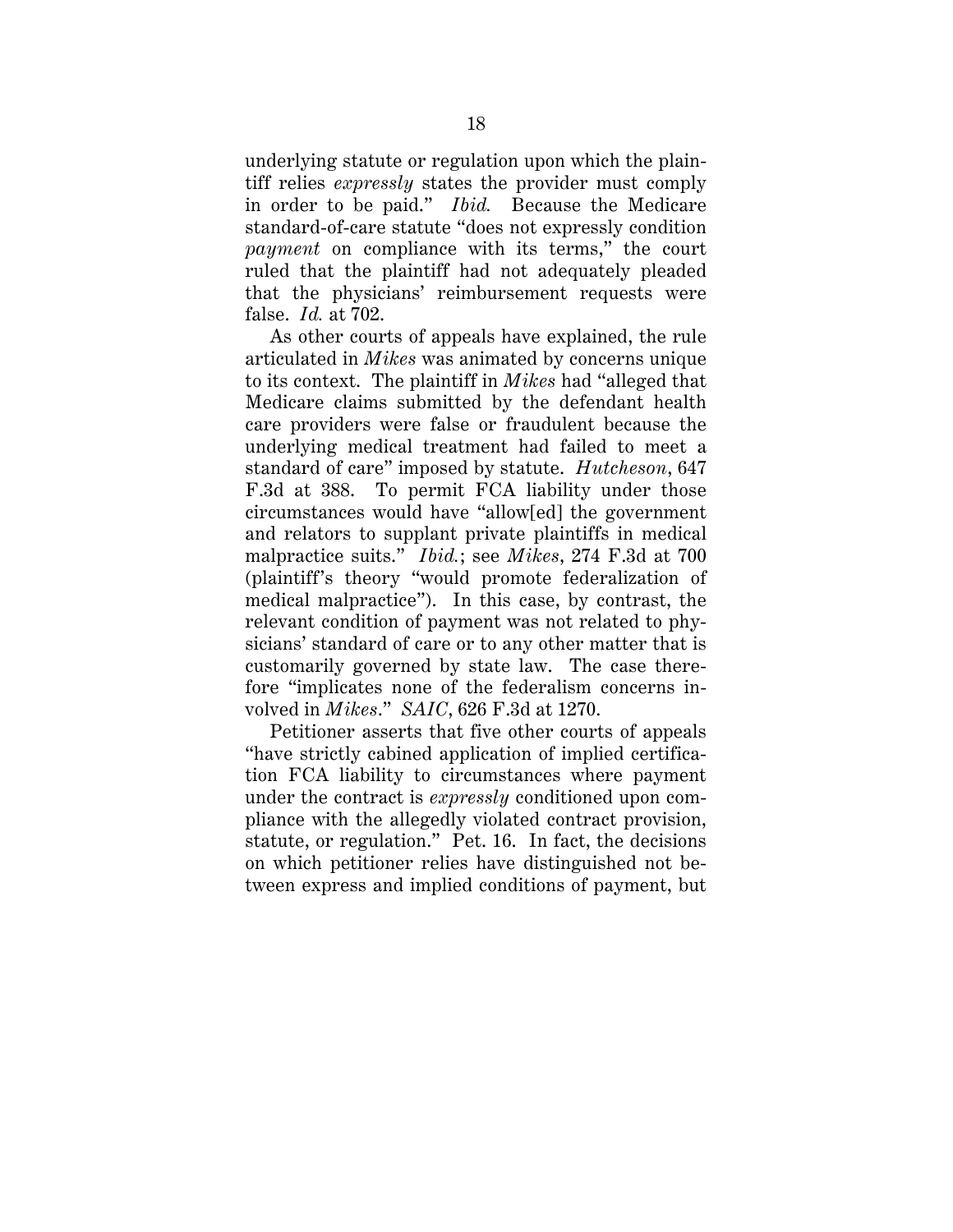between contractual requirements that are "conditions of participation" in a government program (on the one hand) and those that are "conditions of payment" (on the other).6 In *Wilkins*, *supra*, for example, the plaintiff alleged that the defendant health care providers had violated the FCA by seeking reimbursement under Medicare despite having "knowingly violated several Medicare marketing regulations" and despite "providing kickbacks in violation of the Medicare Anti-Kickback Statute." 659 F.3d at 298. The court ruled that FCA liability could not be based on the defendants' violation of the marketing regulations, because "compliance with the marketing regulations [wa]s a condition of participation and not a condition of payment." *Id.* at 309. The court approved potential liability for violation of the anti-kickback statute, however, because "[c]ompliance with the [statute] is clearly a condition of payment under Parts C and D of Medicare." *Id.* at 313.

In the Medicare context, "[c]onditions of participation are enforced through administrative mechanisms, and the ultimate sanction for violation of such conditions is removal from the government program, while conditions of payment are those which, if the government knew they were not being followed, might cause

 <sup>6</sup> "Conditions of payment" and "conditions of participation" are not mutually exclusive. See *United States* v. *Universal Health Servs., Inc.*, 780 F.3d 504, 513-514 (1st Cir. 2015), petition for cert. pending, No. 15-7 (filed June 30, 2015); *United States ex rel. Hendow* v. *University of Phx.*, 461 F.3d 1166, 1176-1177 (9th Cir. 2006), cert. denied, 550 U.S. 903 (2007). In many circumstances, a claimant's violation of a particular requirement may provide legitimate grounds both for denying a specific payment request and for terminating the claimant's participation in the relevant federal program.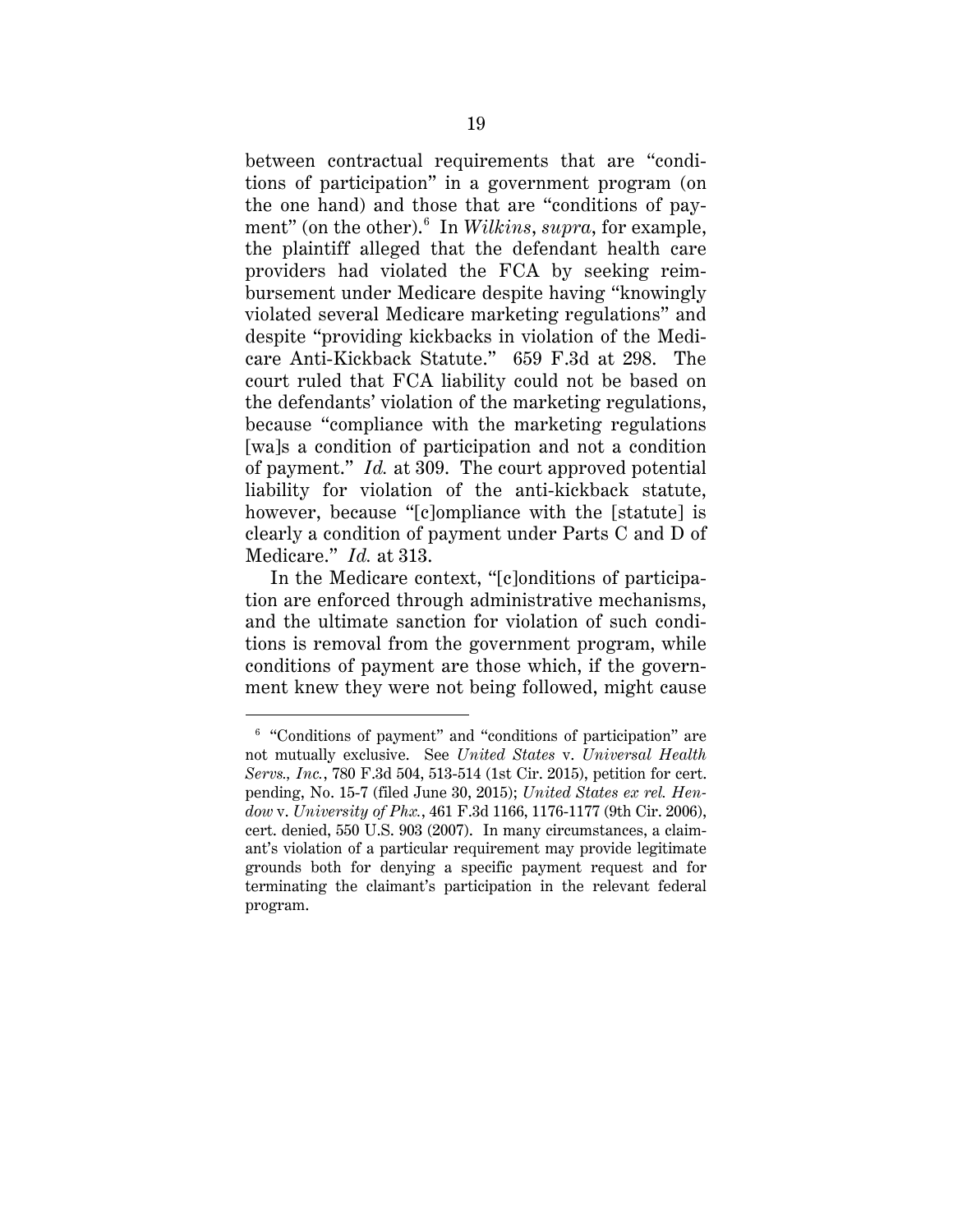it to actually refuse payment." *Wilkins*, 659 F.3d at 309 (citation, internal quotation marks, ellipsis, and brackets omitted). Here, by contrast, petitioner does not contend that the government would have paid petitioner's monthly bills (much less that the contract would have required the government to do so) if it had known that none of the guards whose services were involved had passed the required marksmanship test. Rather, the question is whether a contractual requirement may be material to the government's payment decision for FCA purposes even if it is not expressly designated as a condition of payment. See Pet. App. 13a n.5. The court in *Wilkins* did not address that question. 7

The *Wilkins* court did note the plaintiff's "alleg[ation] that compliance with the [anti-kickback statute] was an express condition of payment to which [the defendants] agreed when they entered into an agreement with CMS." 659 F.3d at 313. But the court did not say that a contractual requirement may be a condition of payment *only* if it is expressly designated as such. $8$  Other decisions cited by petitioner (Pet. 3)

 $7$  In dicta, the Third Circuit had earlier deemed "compelling" the argument "that a finding of FCA liability, based on implied false certification theory, should not be limited to situations where the underlying regulation or statute expressly states that compliance is a condition of payment." *United States ex rel. Quinn* v. *Omnicare, Inc.*, 382 F.3d 432, 442-443 (2004). *Wilkins* did not address—much less repudiate—that sentiment.

<sup>8</sup> The Fourth Circuit in this case observed that, "[i]n practice, the Government might have a difficult time proving its case without an express contractual provision" stating that the violated requirement was a condition of payment. Pet. App. 13a n.5. But it declined petitioner's invitation to hold categorically that the implied-certification theory may be invoked "*only* when the condition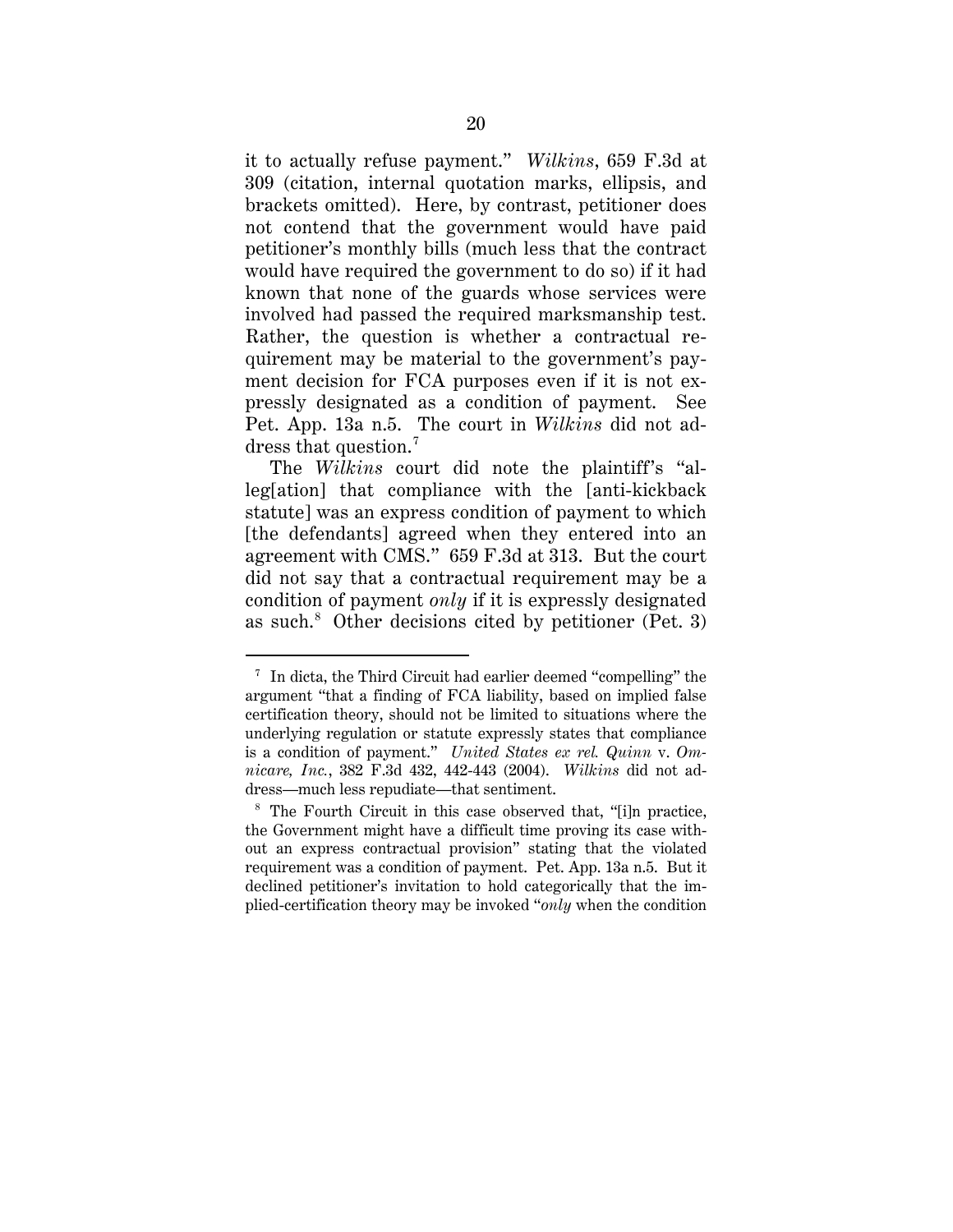similarly rest on the condition of participation/ condition of payment distinction, without distinguishing between express and implied conditions of payment. See *United States ex rel. Steury* v. *Cardinal Health, Inc.*, 735 F.3d 202, 205-207 (5th Cir. 2013) (per curiam); *Chesbrough* v. *VPA, P.C.*, 655 F.3d 461, 467- 468 (6th Cir. 2011); *Ebeid*, 616 F.3d at 997-998. And the Tenth Circuit's decision in *United States ex rel. Lemmon* v. *Envirocare of Utah, Inc.*, 614 F.3d 1163 (2010), turned on whether the regulations that the defendant was alleged to have violated were material to the government's decision to pay, not on whether compliance with the regulations had explicitly been identified as a condition of payment. *Id.* at 1169-1170.

Finally, petitioner and its amici greatly exaggerate the practical consequences that can be expected to flow from the Fourth Circuit's decision in this case. Amici argue that, unless contractors "ensure perfect compliance with every requirement involved in participating in a federal program," they will face "treble damages and penalties whenever a private plaintiff alleges non-performance of any one of hundreds of contractual or regulatory requirements." Nat'l Def. Indus. Ass'n Amicus Br. (NDIA Br.) 9-10. The court below recognized, however, that "the purposes of the FCA [a]re not served by imposing liability on honest disagreements, routine adjustments and corrections, and sincere and comparatively minor oversights." Pet. App. 10a (citation and internal quotation marks omitted). It explained that "[t]he best manner for continuing to ensure that plaintiffs cannot shoehorn a breach of contract claim into an FCA claim is 'strict

 $\overline{a}$ 

is expressly designated as a condition for payment." *Ibid.* (emphasis added).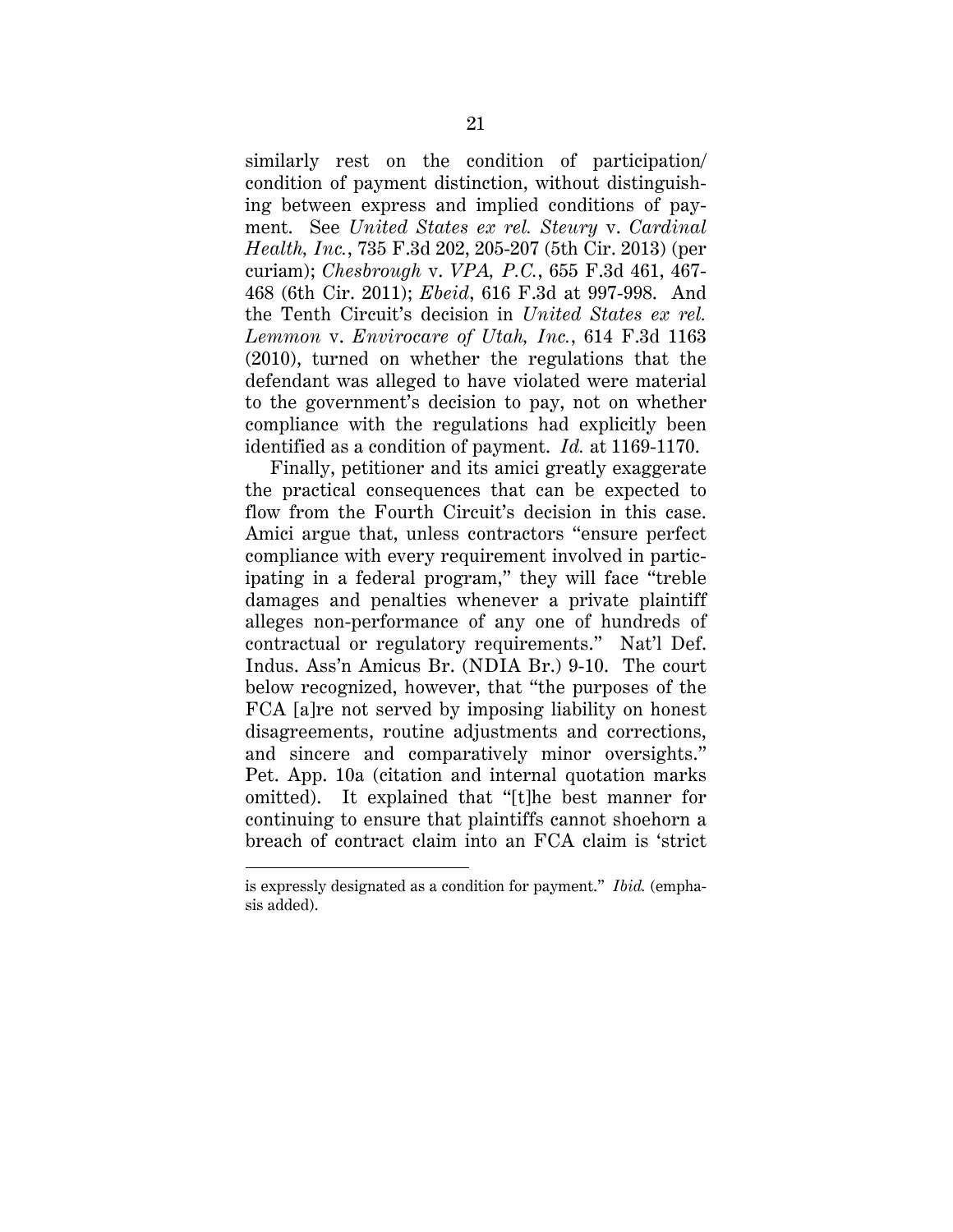enforcement of the Act's materiality and scienter requirements.'" *Id.* at 13a (quoting *SAIC*, 626 F.3d at 1270).

Amici argue that those requirements offer "cold comfort" because some circuits do not apply them with sufficient rigor. NDIA Br. 17; see *ibid.* (arguing that some circuits "have diluted Rule 9(b) pleading requirements"). But speculation that some courts may incorrectly apply *other* aspects of the FCA provides no basis for "adopting a circumscribed view of what it means for a claim to be false or fraudulent." *SAIC*, 626 F.3d at 1270. Amici's contention that "the implied certification theory deprives defendants of fair notice about what actions may lead to FCA liability" (NDIA Br. 13) is particularly misplaced here, given the extraordinary lengths to which petitioner went in concealing its serious breach of "a specific, objective" contractual requirement. Pet. App. 12a n.4.

3. Petitioner argues (Pet. 29-33) that the government's complaint did not adequately state a claim under 31 U.S.C.  $3729(a)(1)(B)$  because the government failed to plead reliance. That argument lacks merit, and the decision below does not conflict with any decision of this Court or another court of appeals.

Section  $3729(a)(1)(B)$  imposes civil liability on any person who "knowingly makes, uses, or causes to be made or used, a false record or statement material to a false or fraudulent claim." The statute defines "material" to mean "having a natural tendency to influence, or be capable of influencing, the payment or receipt of money or property." 31 U.S.C. 3729(b)(4). As the court of appeals explained, Section  $3729(a)(1)(B)$  "reaches government contractors who employ false records that are capable of influencing a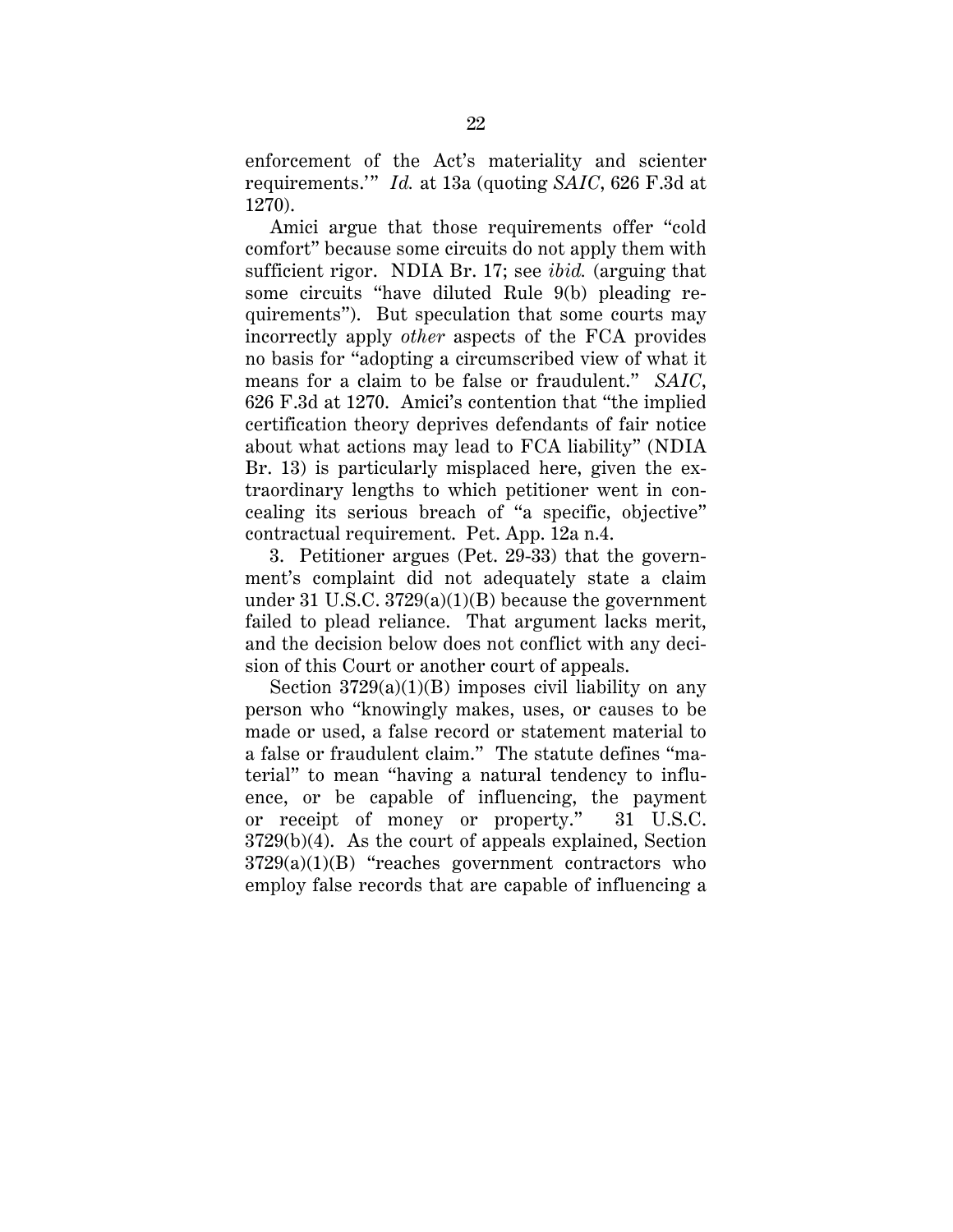decision, not simply those who create records that actually do influence the decision." Pet. App. 17a. The false scorecards that petitioner made clearly were capable of influencing the government's payment decisions; indeed, that is the obvious reason that the scorecards were created. See *id.* at 15a ("If [petitioner] believed that the marksmanship requirement was immaterial to the Government's decision to pay, it was unlikely to orchestrate a scheme to falsify records on multiple occasions.").

In *Neder* v. *United States*, 527 U.S. 1 (1999), this Court reached a similar conclusion with respect to the federal mail, wire, and bank fraud statutes. Although the Court construed those laws to require a material misrepresentation or omission, it recognized that "the [mail, wire, and bank] fraud statutes did not incorporate *all* the elements of common-law fraud." *Id*. at 24. The Court explained that "[t]he common-law requirements of 'justifiable reliance' and 'damages,' for example, plainly have no place in the federal fraud statutes." *Id*. at 24-25. Because the mail, wire, and bank fraud statutes "prohibit[] the 'scheme to defraud,' rather than the completed fraud, the elements of reliance and damage would clearly be inconsistent with the statutes Congress enacted." *Id*. at 25. Similarly here, Section  $3729(a)(1)(B)$  prohibits the knowing creation or use of "a false record or statement material to a false or fraudulent claim," without regard to whether the false record or statement ultimately influences the government's payment decision. As in *Neder*, addition of a reliance element "would clearly be inconsistent with the statute[] Congress enacted." *Ibid*.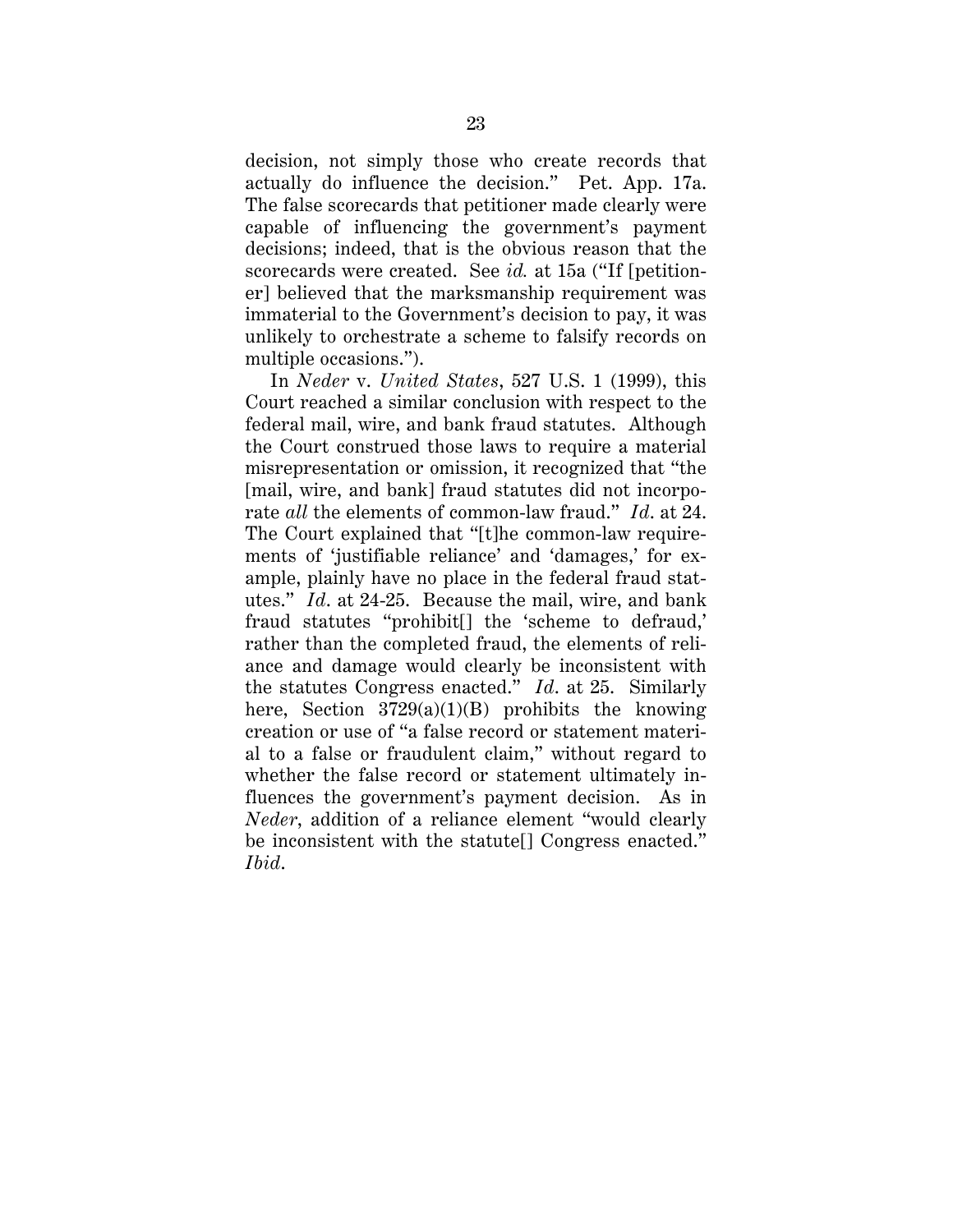Petitioner argues (Pet. 30) that actual reliance is required by Federal Rule of Civil Procedure 9(b). Rule 9(b) provides that, "[i]n alleging fraud or mistake, a party must state with particularity the circumstances constituting fraud or mistake." It requires heightened pleading for certain elements of a fraud claim, but it does not add *new* elements that would not otherwise exist, nor does it override Congress's choice in Section  $3729(a)(1)(B)$  to require materiality rather than reliance. Petitioner cites two decisions (Pet. 30) in which Rule 9(b) was applied to the plaintiff's pleading of reliance, but neither of those decisions discussed Section  $3729(a)(1)(B)$  or involved the FCA. See *Swanson* v. *Citibank, N.A.*, 614 F.3d 400, 407 (7th Cir. 2010) ("common-law fraud"); *Aktieselskabet AF 21. Nov. 2001* v. *Fame Jeans Inc.*, 525 F.3d 8, 22 (D.C. Cir. 2008) ("fraudulent misrepresentation").

Petitioner also argues that the courts of appeals are divided as to whether "reliance is a necessary element of any claim under the FCA." Pet. 32. Petitioner suggests that three circuits have held that "an FCA plaintiff must specifically allege how the false records *actually caused* the government to pay out money." *Ibid.* Petitioner's reliance on those decisions is misplaced.

In *United States ex rel. Mastej* v. *Health Management Associates*, 591 Fed. Appx. 693, 709 (11th Cir. 2014), cert. denied, 135 S. Ct. 2379 (2015), the issue was whether "the Defendants [had] sought and received reimbursement from" the government through a claim for payment. *Ibid*. 9 In *United States ex rel.* 

<sup>&</sup>lt;sup>9</sup> The plaintiff's "make or use" claim under the predecessor to Section 3729(a)(1)(B) failed in *Mastej*, not because that provision required reliance, but because the plaintiff "d[id] not allege with